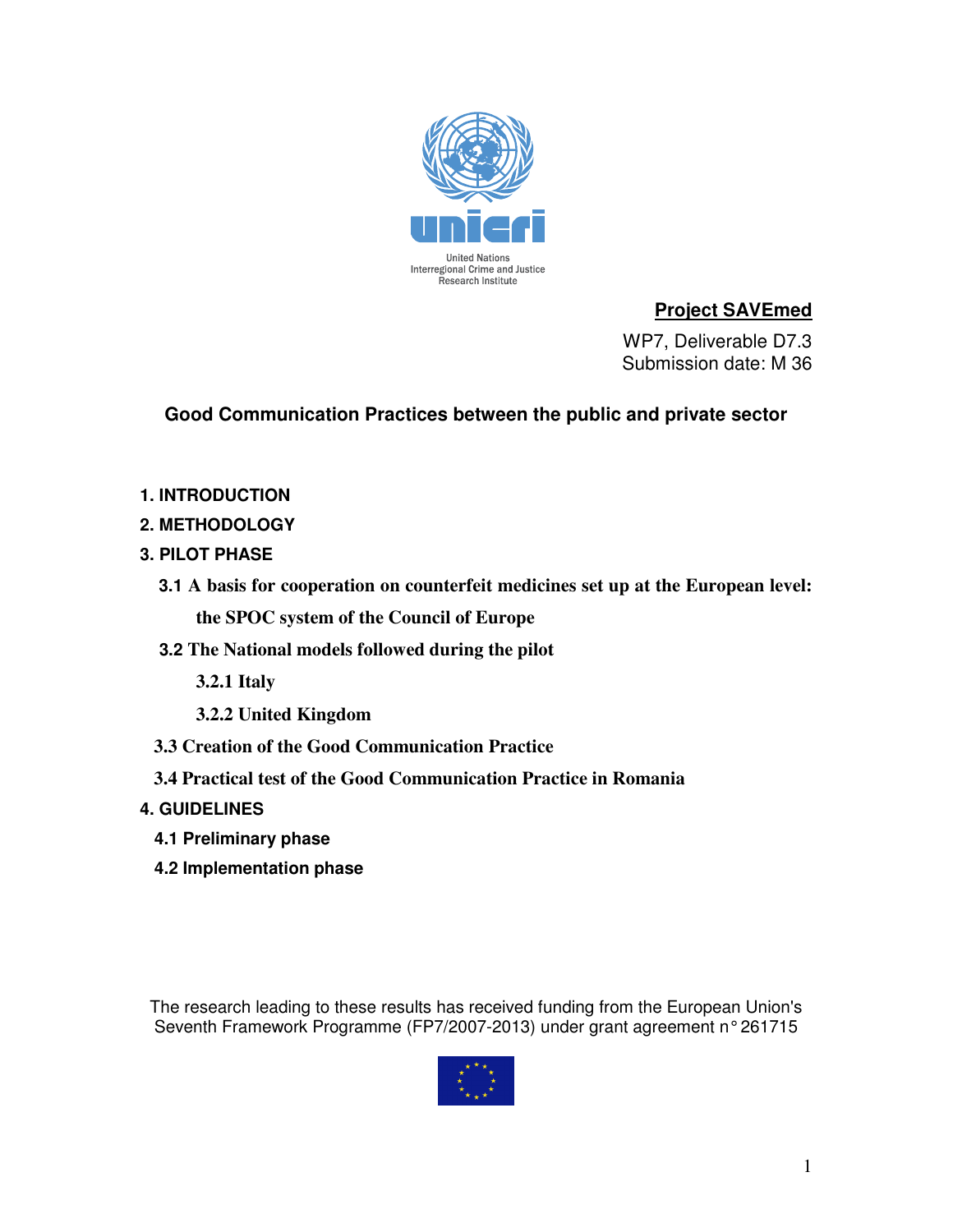# **LIST OF ACRONYMS:**

| <b>ABPI</b>   | Association of the British Pharmaceutical Industry                  |
|---------------|---------------------------------------------------------------------|
| <b>ACS</b>    | Anti-counterfeiting Stakeholders' Group                             |
| <b>AIFA</b>   | Agenzia Italiana del Farmaco (Italian Medicines Agency)             |
| <b>BAEPD</b>  | British Association of European Pharmaceutical Distributors         |
| <b>BAPW</b>   | <b>British Association of Pharmaceutical Wholesalers</b>            |
| <b>BGMA</b>   | <b>British Generic Manufacturers Association</b>                    |
| CoE           | Council of Europe                                                   |
| <b>DRA</b>    | Drug Regulatory Authority                                           |
| <b>EDQM</b>   | European Directorate for the Quality of Medicines and Healthcare    |
| <b>EMEA</b>   | <b>European Medicines Agency</b>                                    |
| EU            | European Union                                                      |
| <b>GCP</b>    | <b>Good Communication Practice</b>                                  |
| GPhC          | <b>General Pharmaceutical Council</b>                               |
| <b>HMRC</b>   | <b>HM Revenue and Customs</b>                                       |
| IP            | <b>Intellectual Property</b>                                        |
| <b>IPR</b>    | <b>Intellectual Property Rights</b>                                 |
| <b>MHRA</b>   | Medicines and Healthcare products Regulatory Agency                 |
| MoU           | Memorandum of Understanding                                         |
| <b>NAS</b>    | Nuclei Antisofisticazioni e Sanità (Police force on health matters) |
| <b>PFIPC</b>  | Permanent Forum for International Pharmaceutical Crime              |
| PIC/s         | Pharmaceutical Inspection Co-operation Scheme                       |
| <b>PSI</b>    | Pharmaceutical Security Institute                                   |
| <b>RAS</b>    | Rapid Alert System                                                  |
| <b>SOCA</b>   | Serious and Organized Crimes Agency                                 |
| <b>SPOC</b>   | Single Points of Contact                                            |
| <b>UK</b>     | <b>United Kingdom</b>                                               |
| <b>UKBF</b>   | United Kingdom Border Force                                         |
| <b>UNICRI</b> | United Nations Interregional Crime and Justice Research Institute   |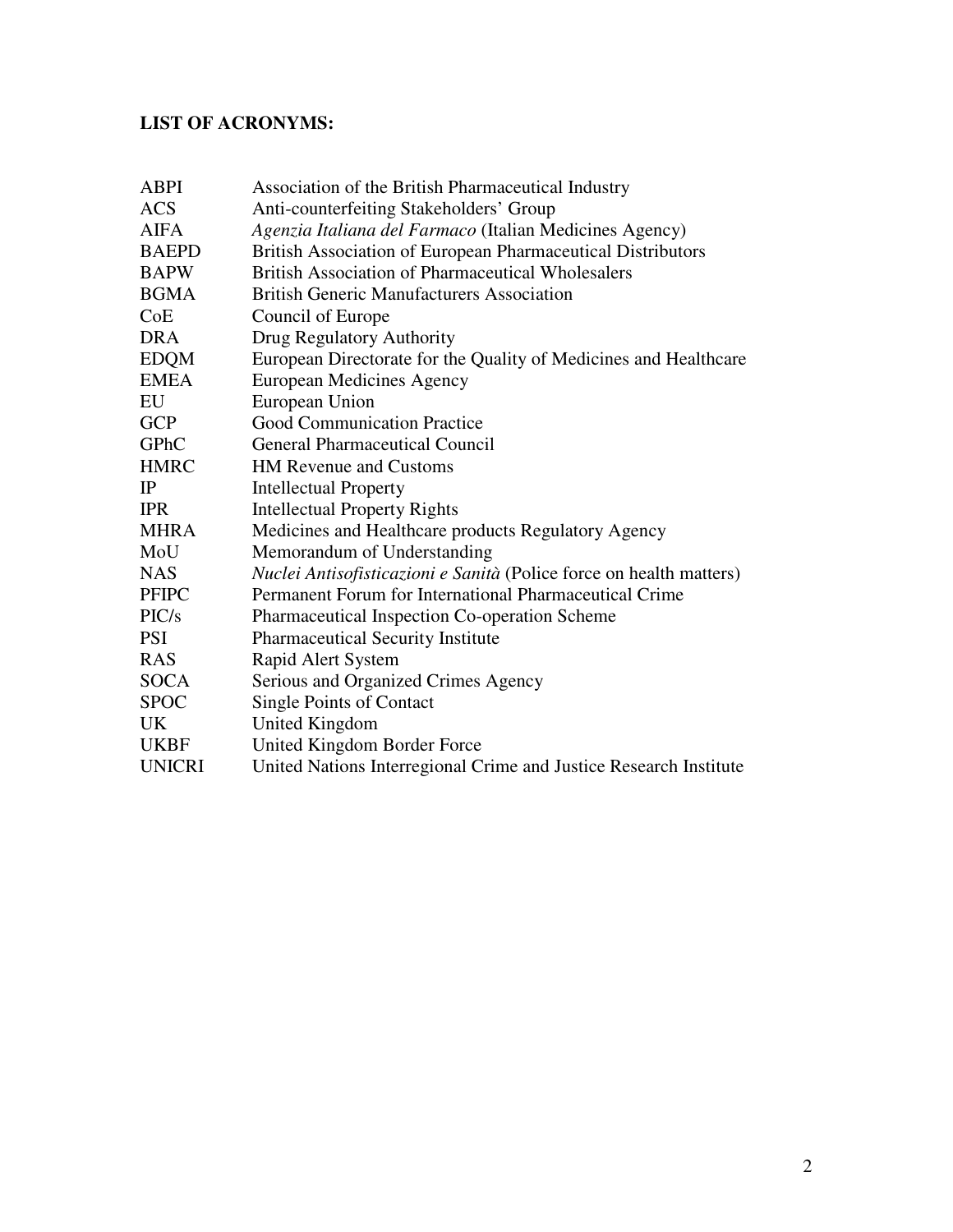## **1. INTRODUCTION**

 $\overline{a}$ 

Counterfeit medicines are a multifaceted problem. The research UNICRI conducted during the SAVE med project, and that is presented in deliverables  $D$  7.1 and  $D$  7.2<sup>1</sup>, clearly highlights that several factors have to be taken into account when planning and implementing a strategy aimed at countering this phenomenon. The same deliverables present how the involvement of organized crime accelerated the evolution of the problem, rendering counterfeit medicines a veritable mass production and distribution industry.

Some elements of these researches have to be particularly highlighted for the purpose of this report, as they show the complexity reached by counterfeit medicines today and how the response to this problem needs to bring together several stakeholders from the public and private sector.

First of all, counterfeit medicines are present all around the globe in both the so-called "developing" and "developed" countries. It is a global problem and no country in the world is completely free from it. Furthermore, the interviews that UNICRI conducted in 15 EU Member States as part of the process leading to the preparation and finalization of deliverables D 7.1 and D 7.2, highlighted that a clear distinction has to be made with reference to the legal and illegal supply chains.

With the term "legal supply chain" we intend the distribution system that passes through the delivery system established by the national regulatory frameworks respecting the distribution licenses and agreements in place between manufacturers, distributors and pharmacies. With the term "illegal supply chain" we intend the distribution mechanism that happens outside of the approved and regulated channels of distribution, as in the case of medicines illegally sold via the Internet or in the case of diversion.

 $1$  Deliverable D 7.1 is dedicated to the analysis of the strategies implemented by organized crime for the production and trade of counterfeit medicines while deliverable D 7.2 is dedicated to researching the issue of counterfeit medicines online. Both deliverables are available for download in UNICRI website.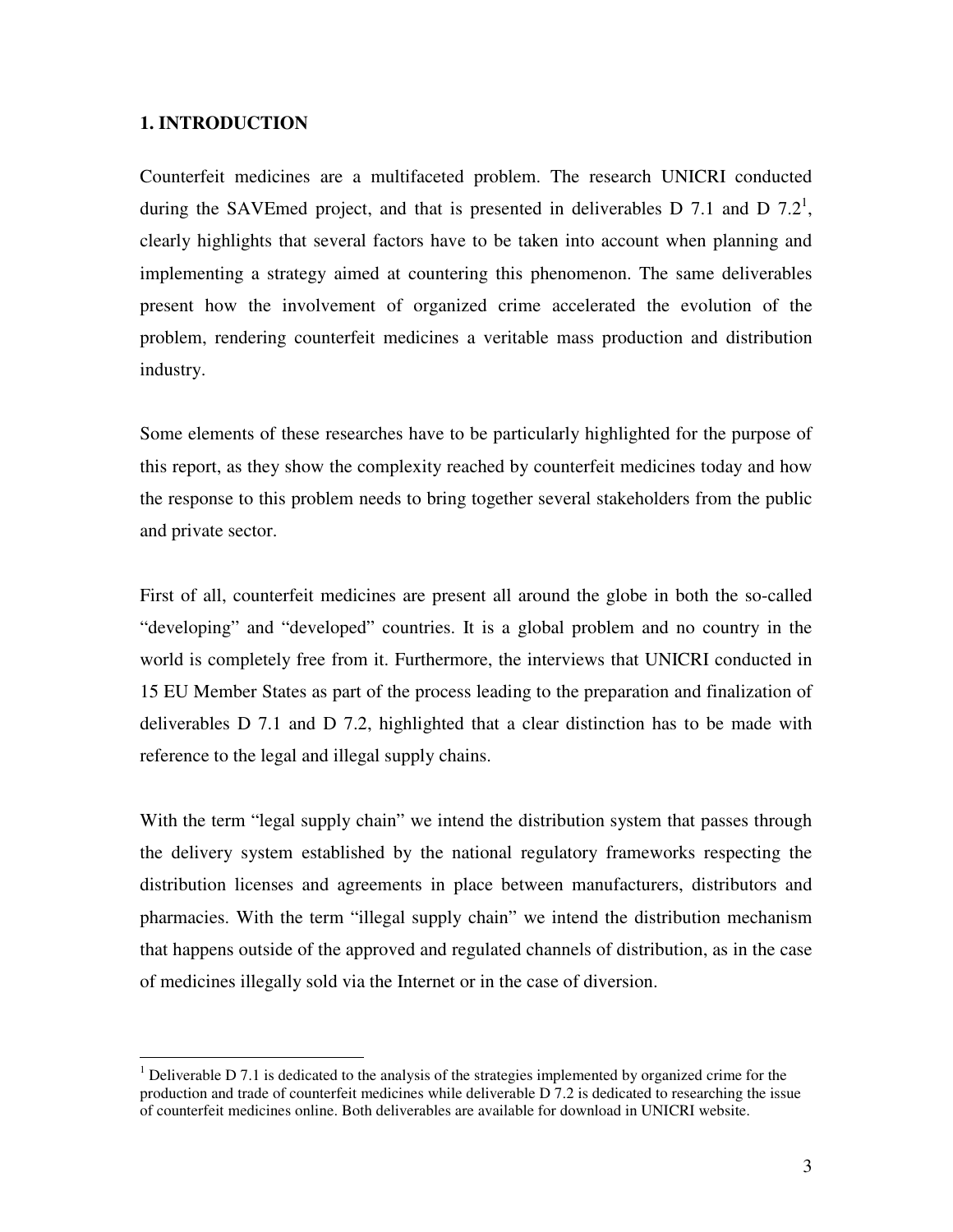The legal supply chain in the various EU countries is usually highly regulated by the respective Drug Regulatory Authorities (DRAs) with a series of controls and safety procedures in place. This limits the possibilities that counterfeit medicines enter the market. However, and notwithstanding these controls, there have been cases where fake pharmaceuticals found a breach in the system and were sold by regular pharmacies or have been found in hospitals. One of the reasons that may facilitate the entry of counterfeit medicines into the legal supply chain is its complexity, which has been extensively presented in deliverable D 7.1. Suffice to say in this report that several actors participate at different stages to the production and distribution systems and that clear regulation and legislation defining their roles and responsibilities is still not in place. The recent EU "Falsified Medicines" Directive (2011/62/EU) has, however, changed the situation and started a crucial improvement in the harmonization of the regulatory process across EU countries that will fully unfold its results in the next years.

The illegal supply chain, on the other hand, teams with counterfeit medicines. The research UNICRI conducted under deliverable D 7.2 confirmed that criminals are exploiting every possibility they have to reach consumers with minimum risks. As presented in the mentioned deliverable, the huge spread of the Internet as a marketplace has allowed counterfeiters to offer their products enjoying the high degree of anonymity that is usually granted by this mean of communication. As a consequence, even in those countries where Internet sales of medicines are allowed and controlled – as in the United Kingdom – it is very easy to find counterfeit medicines sold over the Internet and pretending to be genuine products, creating a serious risk for the public. Attracted by lower prices or by the possibility to obtain a medical product without a prescription, several consumers fall prey of online criminals offering counterfeit medicines online – usually via a fake online pharmacy pretending to be an authorized online seller and/or via spam messages flooding citizens' mail inboxes.

Along the same lines goes a recent tendency registered in several EU Member States, where national DRAs faced cases in which food supplements sold in "natural" or "sexy" shops were in reality masking an active pharmaceutical ingredient. The majority of the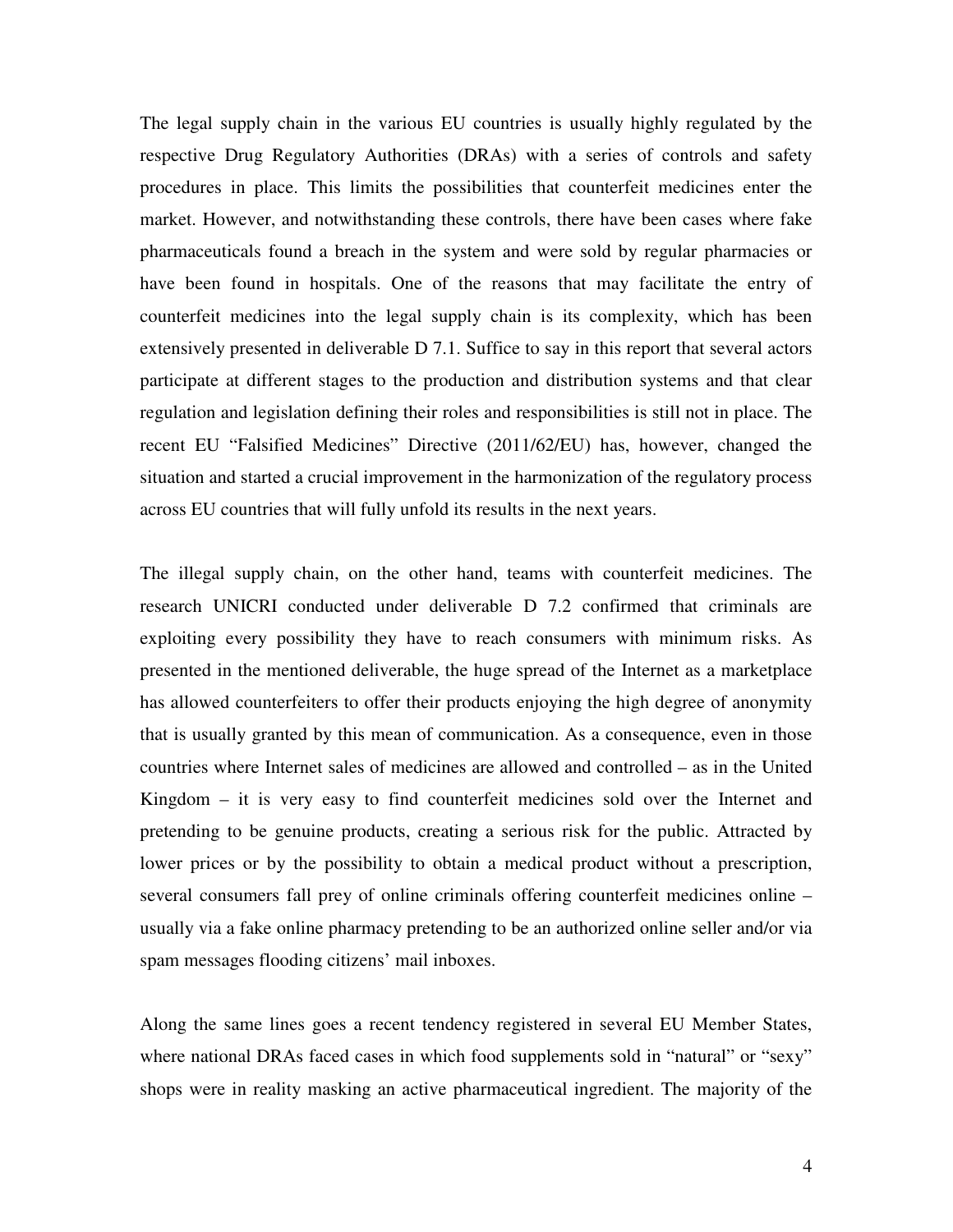DRAs in the EU do not have a direct power of inspection with regards to foodstuff, and criminals have used this method to bypass the more stringent regulations and controls that are in place in the field of medicines if compared to those on foodstuff. The risk posed by these products is serious and some DRAs in Europe are starting to look for ways in which they can intervene to protect consumers.

Both in the case of online sales and in the case of food supplements, it is very interesting to point out how criminals have been able to rapidly adapt to emerging technologies and to new opportunities, developing market strategies and distribution practices in a very fast and effective way. This demonstrates the operational capacity of to create a new challenge for law enforcers, regulators and legitimate producers.

Finally, one element must be stressed at the end of this introductory part. The entire production and distribution process of counterfeit medicines is very often managed – at a certain stage – by organized criminals and frequently by transnational organized crime. This element is the result of UNICRI research in this field and is also presented in the outcomes of the reports at the core of deliverables D 7.1 and D 7.2. This factor adds a criminal element to the complexity of the problem, which clearly presents itself not only as a public health issue and surely not just as an IPRs issue.

Given the complexity of the counterfeit medicines phenomenon, and in view of supporting the preparation of an appropriate response which takes into consideration its multifaceted nature, UNICRI implemented deliverable D 7.3, which is aimed at assessing ways to improve public-private cooperation in this field. In particular, the deliverable researched and evaluated the possibility of setting up an anti-counterfeiting stakeholders' group (ACS) to support the development and establishment of increased cooperation practices between the pubic and the private sector in the fight against counterfeit medicines.

#### **2. Methodology**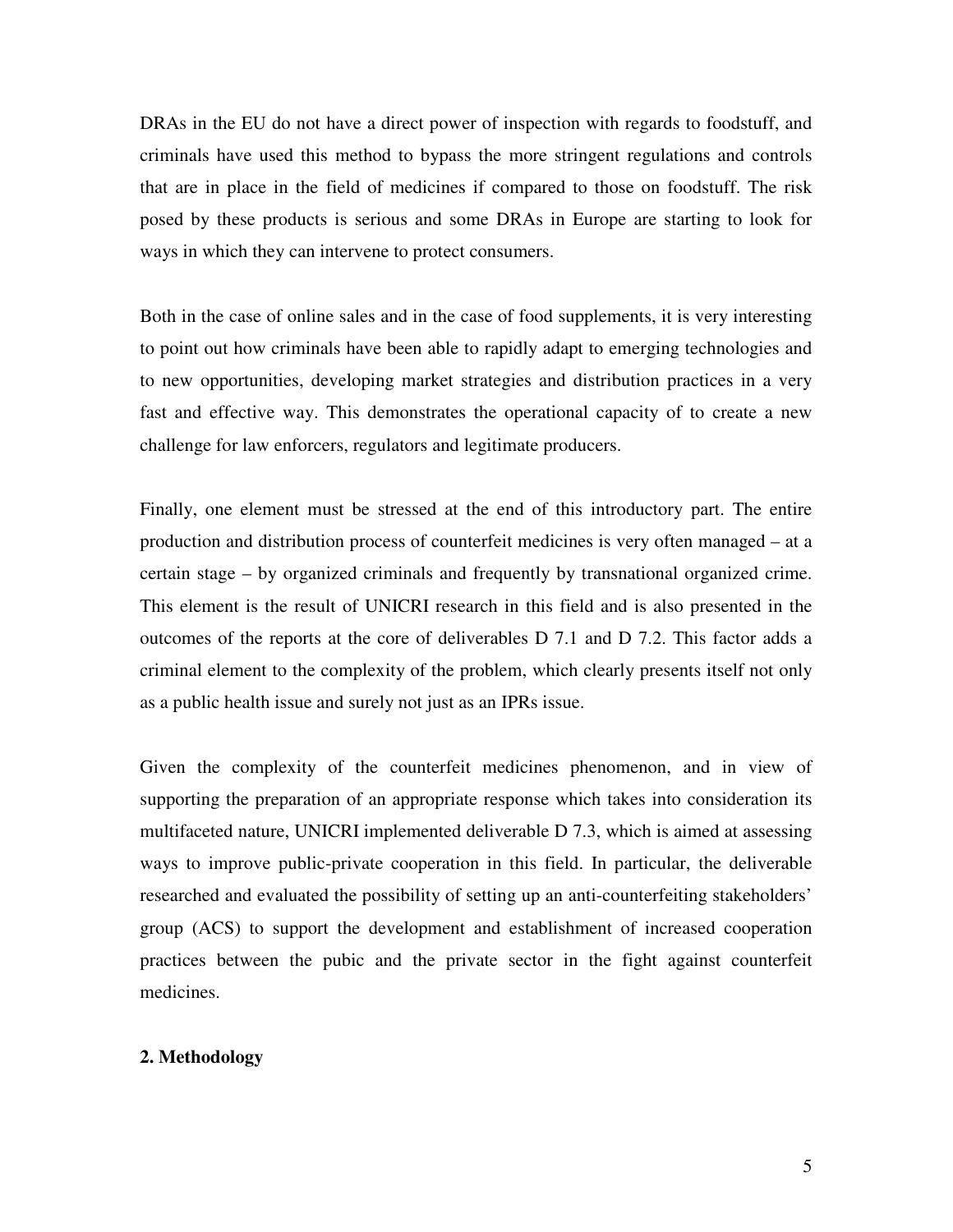The approach followed by UNICRI for the implementation of deliverable D 7.3 has been both proactive and reactive, being able to adapt to the existing scenarios and re-think the strategy to overcome obstacles and problems of cooperation.

Since the very beginning, UNICRI identified the scope and aim of the Good Communication Practice (GCP) and the ways in which its possible concrete application had to be piloted. In this regard, it is useful to highlight how the SAVEmed project was proposing two different elements within the same deliverable.

The starting point is the actual creation of the Good Communication Practice, aimed at guiding Governments willing to improve the fight against counterfeit medicines by establishing a cooperation mechanism between the public and private sector. The second element is the test of the GCP, in order to assess its functioning and evaluate its application and effectiveness.

There are several reasons urging Member States to step up their anti-counterfeiting strategies and create a solid alliance with the private sector. The recognition of these reasons constitutes the pillar upon which the entire creation and testing of the Good Communication Practice is based.

First of all, and as we have mentioned in the introduction to this deliverable, counterfeit medicines call for a collective response and an increase in cooperation among the various stakeholders holding knowledge and expertise which is useful to counter their production, trade and diffusion. This cooperation needs first to be increased between public authorities and then to be extended to private entities.

The second element is the need for creating a real difficulty for criminals involved in this activity. An increase in communication and cooperation is a powerful step to prevent the perpetration of this crime, overcoming problems created by lack of coordination between stakeholders and the existence of loopholes in their respective competences.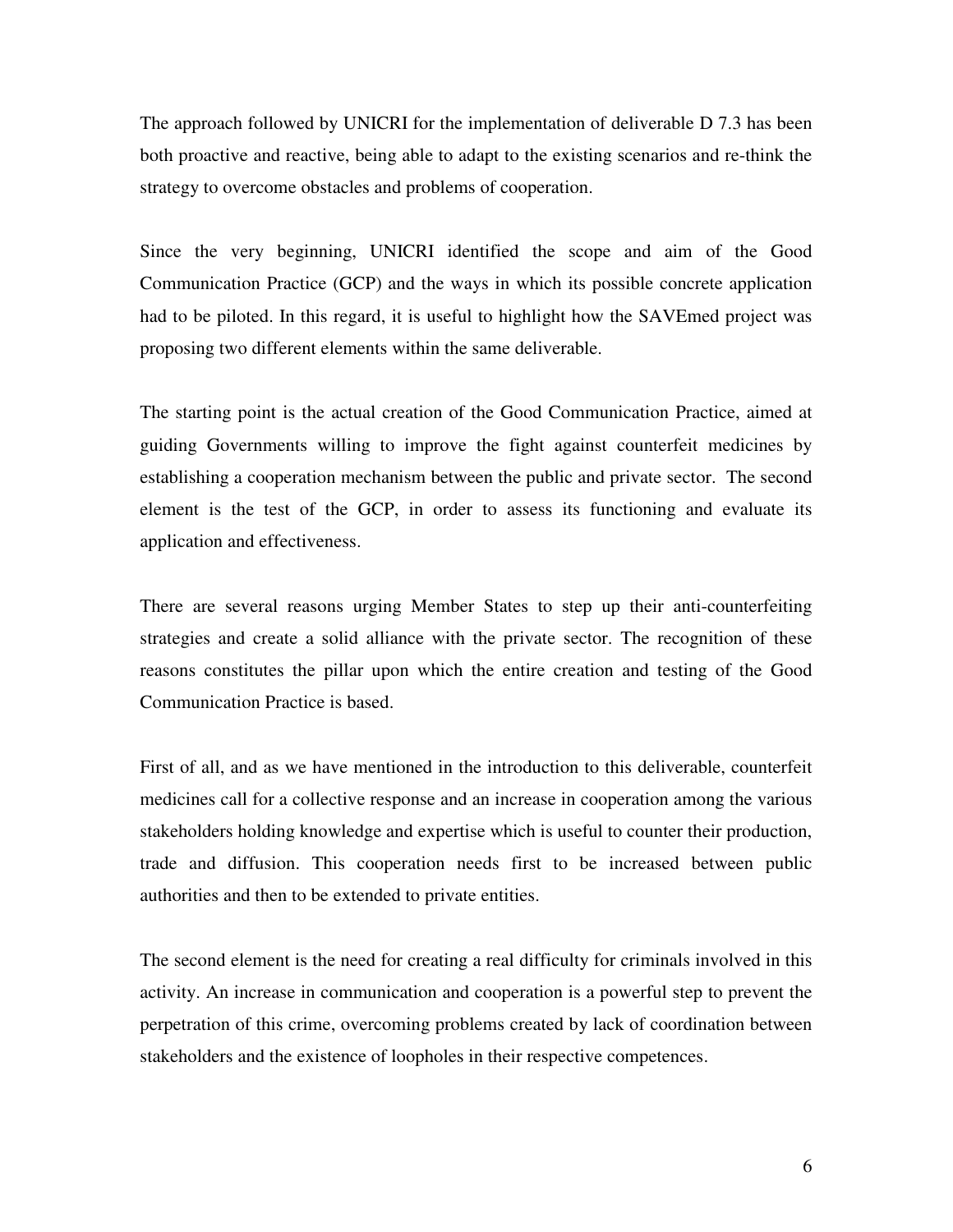In this regard, involving the private sector in the anti-counterfeiting strategy is a fundamental move which has the potential to create a win-win situation. Producers are essential for the identification of suspected counterfeit products seized or intercepted by law enforcers, but limiting their role to this element is surely not in line with the contribution they can bring to the fight against counterfeit medicines. The private sector has specialized anti-counterfeiting departments which are very active in following the activities of counterfeiters and collect evidence on their operations. They possess a remarkable knowledge that needs to be shared with law enforcers. They also represent the best option for law enforcers when they need to receive information very quickly in order to initiate or to properly follow a case of counterfeit medicines. On the other hand, if a cooperation mechanism is in place, the private sector has the possibility to stress with the public authorities the importance of concentrating efforts in particular areas of work or on the need to rapidly respond to information they collected on new suspected cases.

This is the basis justifying the need to establish and improve cooperation and communication at the national and international level between the public and private sector on counterfeit medicines. UNICRI's action started by researching the experiences already existing in this field, with the aim of acquiring knowledge and preparing a preliminary draft containing the most important topics to be included in the Good Communication Practice.

Following the same methodology that provided excellent results in the other deliverables managed by UNICRI, we decided to share the preliminary draft and its findings with a group of experts, in view of obtaining suggestions and reinforce the channels of cooperation needed to create and test the Good Communication Practice.

The preliminary drafting of the GCP was, therefore, conducted in parallel with the identification of the three countries participating in the pilot, following the scheme adopted in the SAVEmed description of work. This latter phase represented one of the most problematic moments in the implementation of the entire deliverable, since Germany and Poland (two of the three countries identified to participate in the pilot)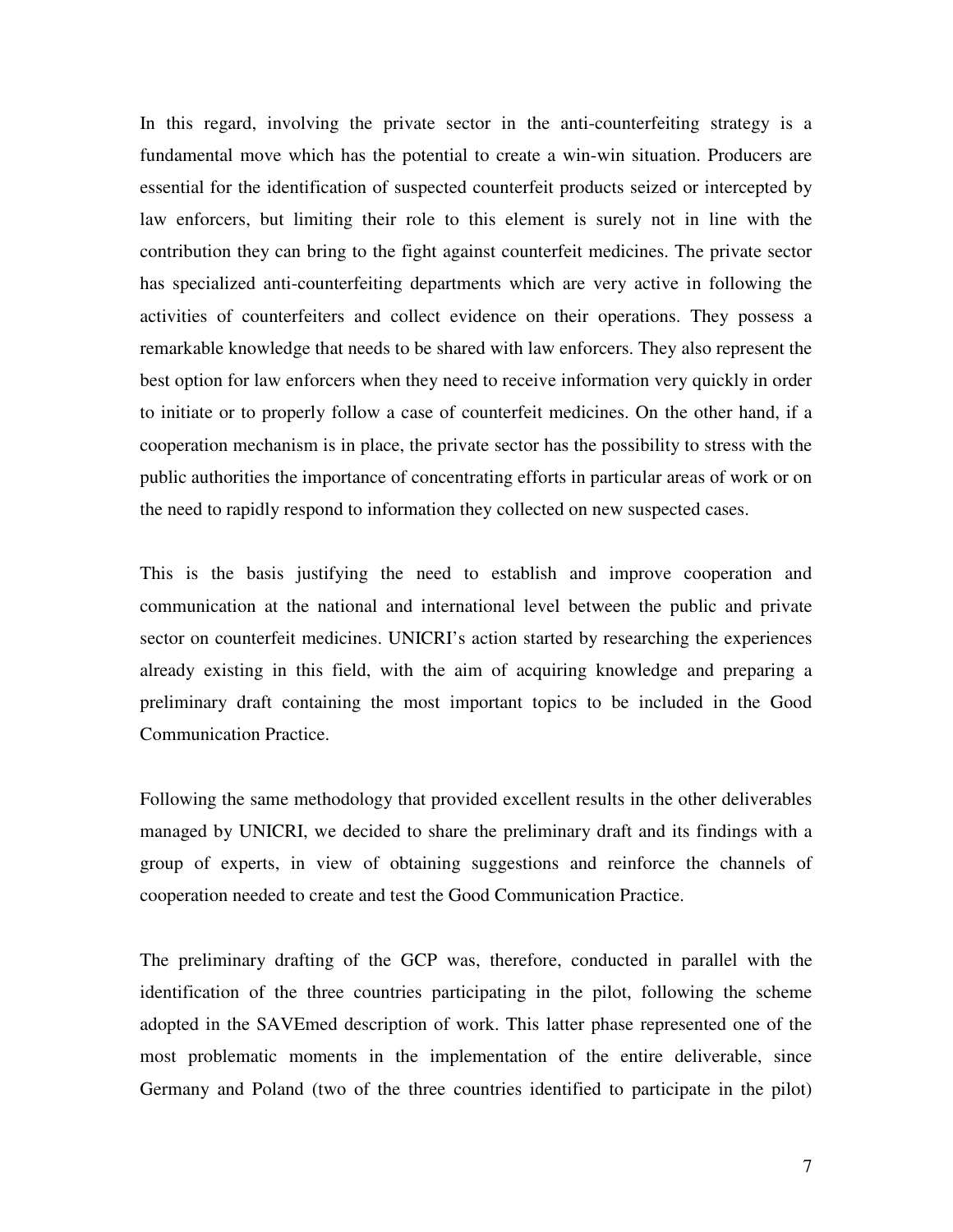refused to cooperate. UNICRI quickly adapted its strategy and identified two countries with a noticeable experience in the field of public-private cooperation against counterfeit medicines which could represent an added value for the deliverable. These countries were Italy and the United Kingdom. The third country to be involved, Romania, was identified since the very beginning and immediately agreed to cooperate.

During a first roundtable meeting organized in Turin to discuss the approach to the GCP and strengthen the cooperation, it was immediately evident that the mix created by the three participating countries in the pilot (with two countries owning a noticeable experience in the field and the third one willing to put words into practice) contained a very high potential that could lead to a result of the deliverable surpassing initial expectations. We understood since the very beginning that this deliverable had not only the potential to create and pilot the GCP but to permanently establish an anticounterfeiting stakeholders' group against counterfeit medicines in Romania, following the example of what had already been achieved in Italy and the United Kingdom.

It was for this reason that UNICRI decided to structure the pilot in two different and parallel phases: an observation phase - focused on analyzing the establishment and functioning of the cooperation mechanisms in Italy and in the United Kingdom; and a concrete phase - aimed at implementing all necessary efforts to pilot the effectiveness of established GCPs and test the possible replication of these mechanisms in Romania, thus leading to the establishment of an anti-counterfeiting stakeholders group in this country dedicated to the fight against counterfeit medicines.

The main contents of the GCP, the subdivision of work among the three participating countries and the timetable for the way forward in each participating countries, were agreed during a second roundtable held in Turin. This allowed UNICRI to rely on a shared approach aimed at: monitoring the work of existing GCPs in Italy and the UK; collect information and input for the structuring of the new GCP in Romania; plan the implementation of the GCP in Romania.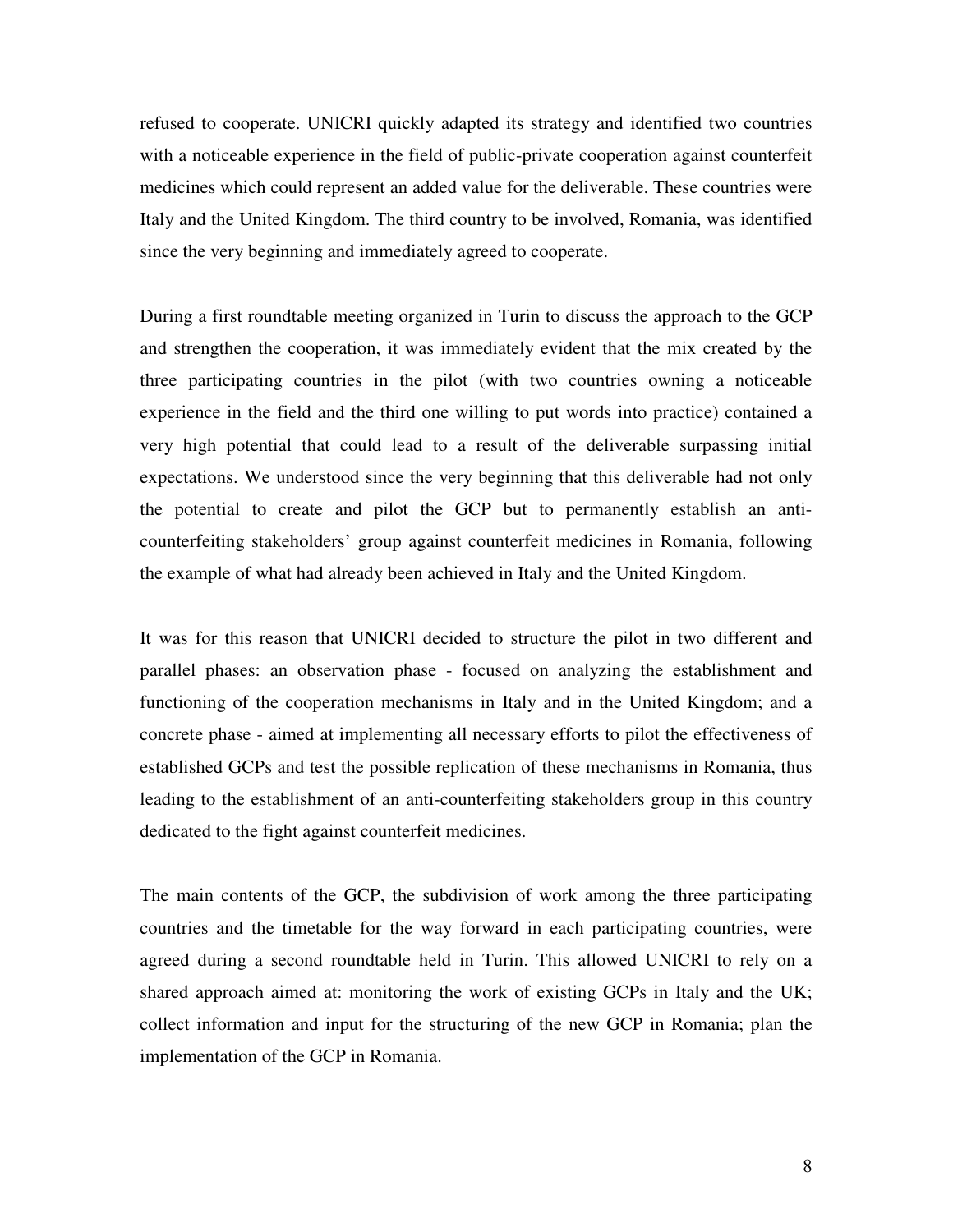Both Italy and the United Kingdom presented their model of GCP during the roundtable, showing their creation process, structuring, problems encountered, and functioning in practice. Given the similarity of the respective legislative frameworks, Romania decided to preliminarily follow the model of the Italian experience. A focal point was identified within the Romanian Public Ministry, actually in charge of the fight against counterfeiting at large. During a mission that UNICRI conducted in Romania in June 2013, the Romanian focal point confirmed the advancement of work and that several National Authorities together with the private sector expressed their interest in participating to the establishment of an anti-counterfeiting stakeholders group against counterfeit medicines.

The following chapters will describe the two phases into which Deliverable 7.3 was divided: the observation phase on the description of the creation and functioning of the GCP systems in place in Italy and in the UK; and the practical phase aimed at creating a model of GCP applicable in every country with a concrete test phase in Romania.

#### **3. Pilot phase**

Both the Italian and British cooperation mechanisms were influenced by the Single Points of Contact model developed by the Council of Europe. For this reason it is interesting to present its creation and evolution.

# **3.1 A basis for cooperation on counterfeit medicines set up at the European level: the SPOC system of the Council of Europe**

#### - The Committee of Experts of the Council of Europe

In 2008, the "Committee of Experts in minimizing public health risks posed by counterfeiting of medical products and related crimes" replaced the former "Ad hoc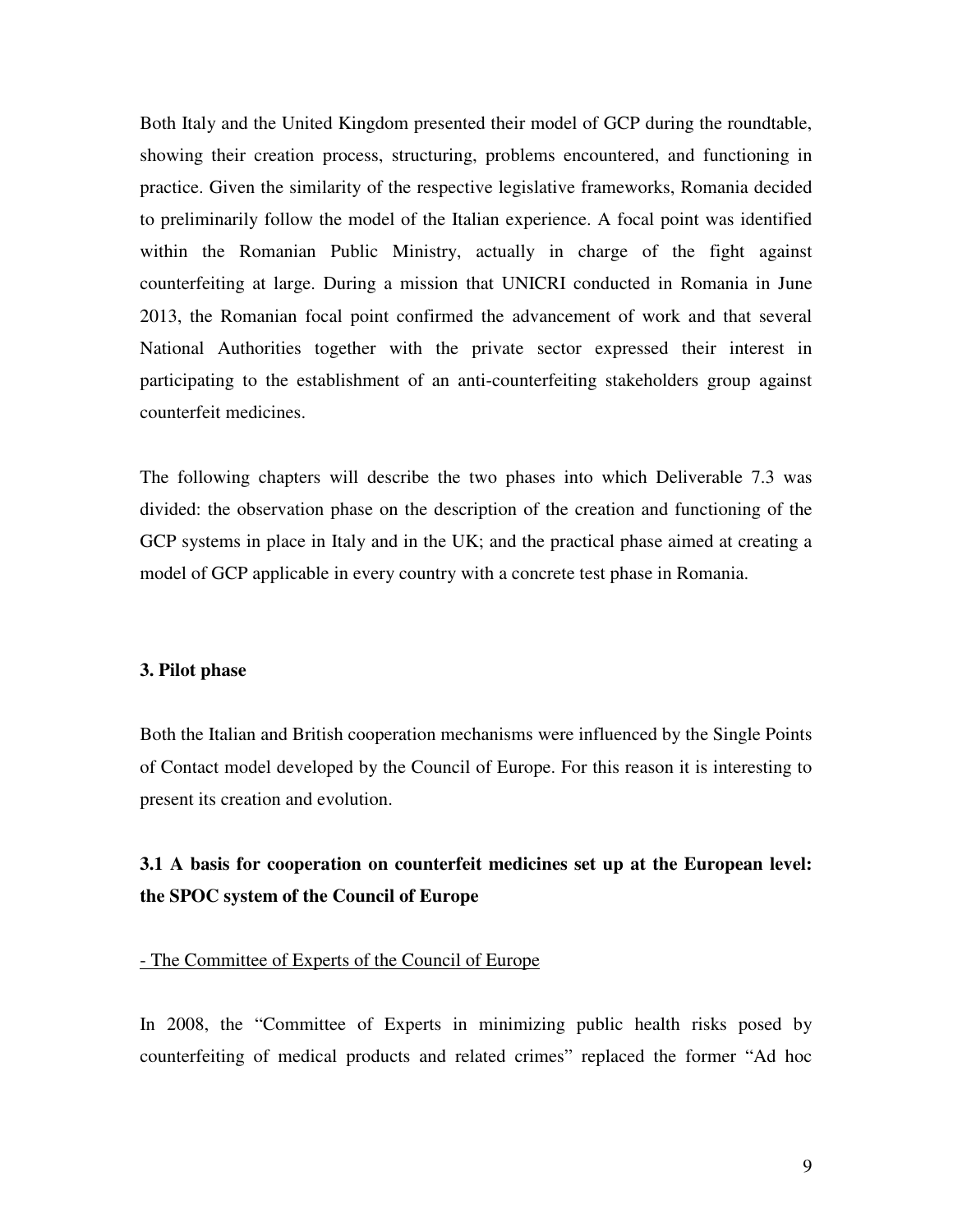group on Counterfeit Medicines" of the Council of Europe (CoE) that was established in 2003.

The "Ad hoc group" was actually entrusted with a comprehensive programme of work focused on the protection of public health and the enhancement of possibilities for cooperation between Member States and other stakeholders concerning counterfeit medicines and different pharmaceutical crimes.<sup>2</sup> The approach and the composition of the "Ad hoc group" were multisectorial, due to the nature of the problem.

In 2004, the "Ad hoc group" examined a series of possible models to be implemented in order to improve risk management procedures in place across the several bodies and stakeholders involved in the fight against counterfeit medicines, both in the public and private sector, at the national level. At the same time, the group considered measures to enhance the cooperation between the Member States, in particular by implementing a system of Single Points of Contact (SPOC) in the various countries that could receive inputs and promptly react in case of need. The improvement of information exchange and the adaptation of rapid alert systems to counterfeit medicines were also at the core of the "Ad hoc group" activity.<sup>3</sup>

After a series of conferences held between 2006 and 2007, the "Ad hoc group" translated all the outputs/conclusions into a strategy aimed at developing practical measures and tools for enhancing the response implemented by public and private stakeholders against counterfeit medicines, also in view of improving their cooperation. These measures, which were actually responding to European regional needs, could have in principle applicability also beyond Europe.

- The Single Points of Contact

<sup>&</sup>lt;sup>2</sup> AIFA, EDQM, (2011), Counterfeit Medicines. Facts and practical advice, p.72

<sup>3</sup> Ibid., p.73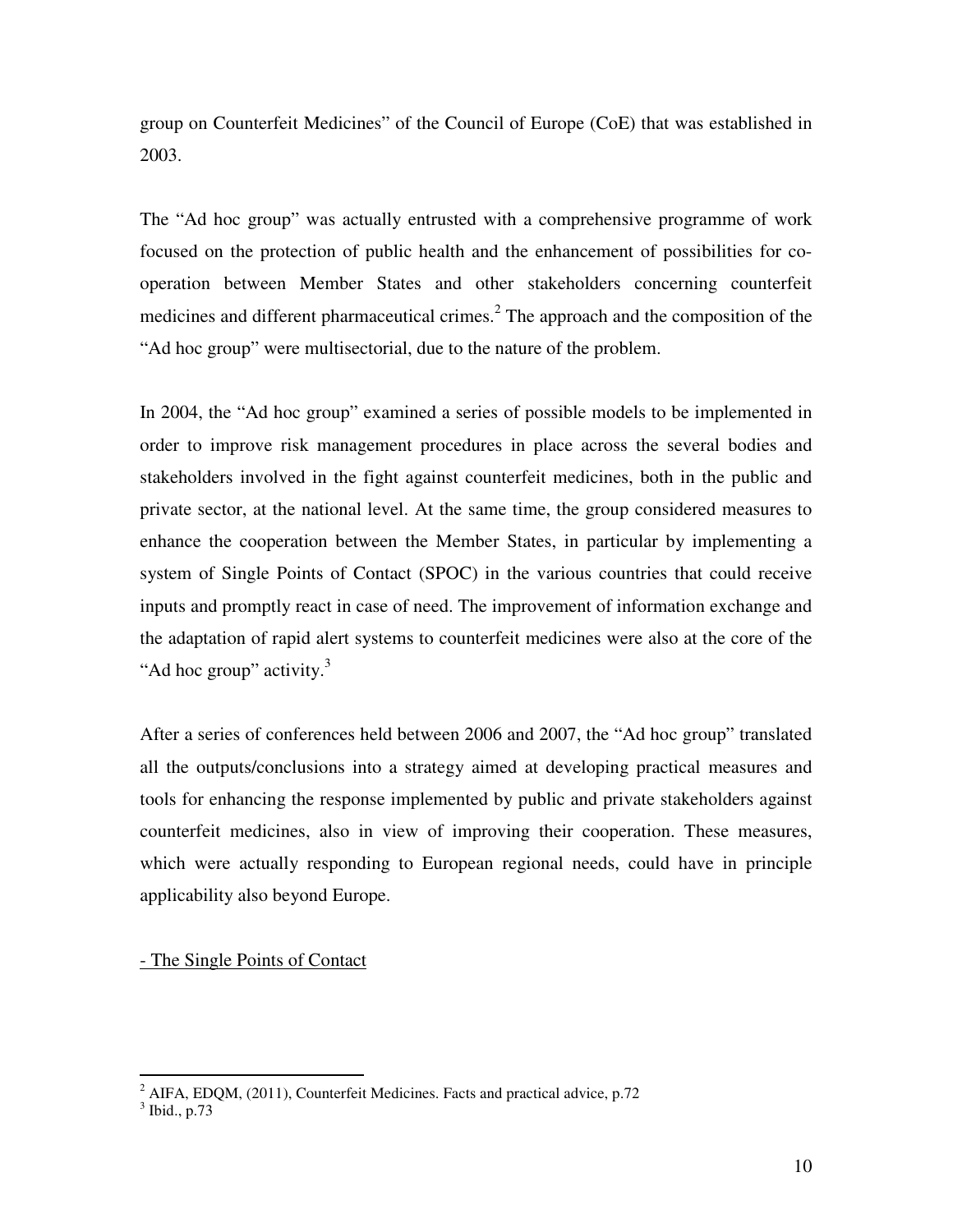"Effective and efficient action against the counterfeiting of medical products is based on several pillars: adequate drug regulatory (legal) framework, sufficient capacity for investigation and enforcement, and close collaboration among stakeholders including the private sector (the pharmaceutical industry)<sup>4</sup>. These elements were at the core of the Council of Europe strategic view against counterfeit medicines and led to the creation of the SPOCs network

The model for a network of SPOCs was developed by the aforementioned "Ad hoc group" of the CoE and was adopted for the first time in 2007. From a practical perspective, the established model foresees the existence of a network of entities responsible for receiving and managing notifications regarding medical products suspected of being counterfeited. Drug Regulatory Authorities, customs administrations, police forces and judicial authorities are usually among the stakeholders involved in the network at the national level. The importance of co-operation with the private sector, industries, health professionals and other stakeholders is also recognized.

The model developed by the CoE clearly responds to the need of enhancing multisectorial cooperation in a field of activity that may greatly benefit from the support and contribution of a variety of actors from the public and private sectors, both at national and international levels. This recognition is the basis for establishing the concept of the SPOCs networks both at local and global level. At the same time, it plays a pivotal role in exhorting countries to verify the existence of similar systems in their legal/administrative framework and assess their effectiveness, in view of harmonizing the possible implementation of similar networks. The existence of a model aimed at guiding countries in this respect and harmonizing the functioning of the network should also facilitate the work of those member states willing to do a significant step forward in the fight against counterfeit medicines.

With regards to the structure of the network, the SPOCs and the networks have to be linked to each other constantly, also across Member States. It is clear that a national

l

<sup>4</sup> Ibid., p.78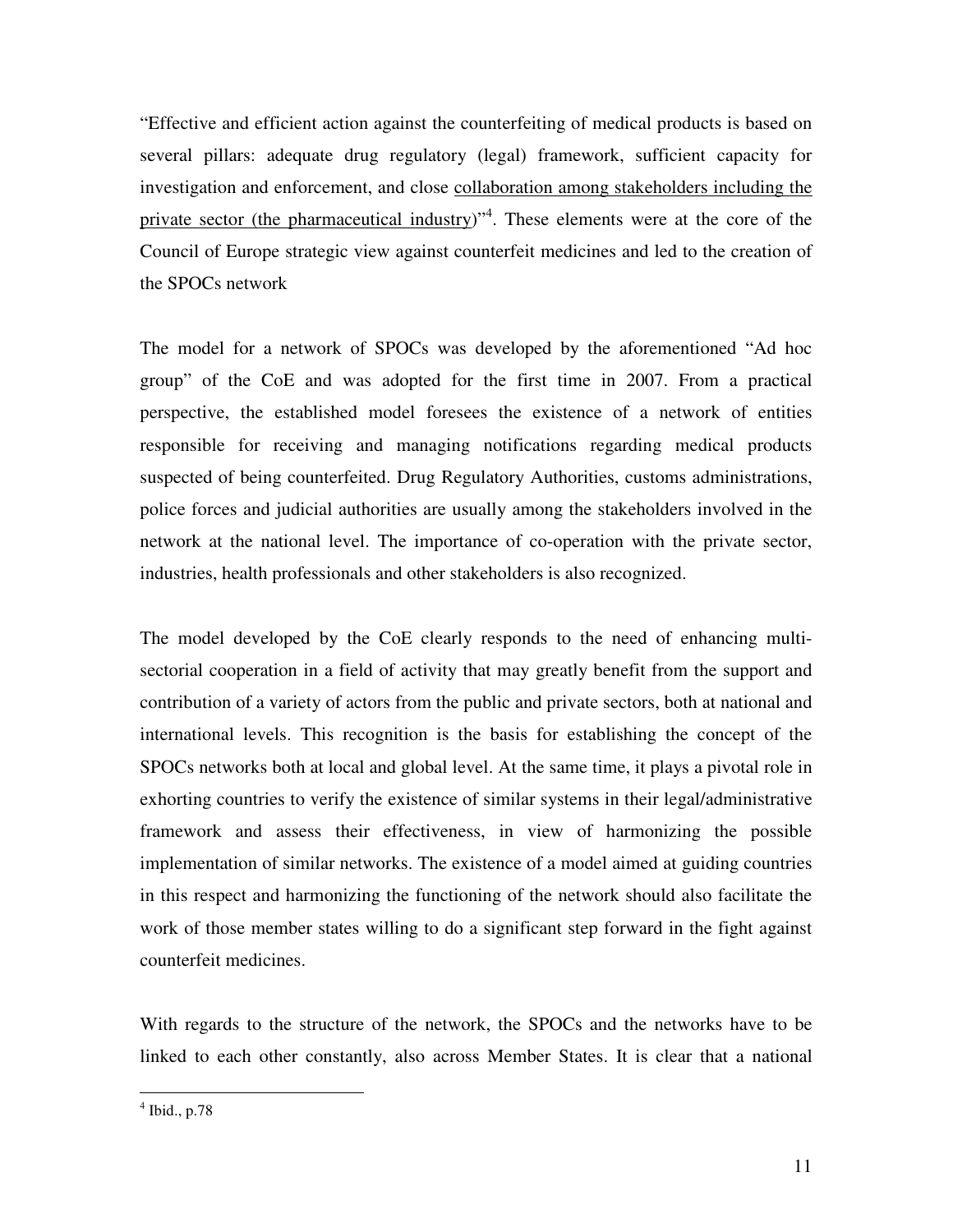network should be set up by and between the main national authorities that have a competence on pharmaceutical crimes. As mentioned before, for most countries the relevant authorities involved are the Drug Regulatory Authorities, police forces, customs administrations and judicial authorities.

During the evolution and practical implementation of the system, the majority of the countries decided to locate the National SPOC within their DRA, while very often also the Official Medicines Control Laboratories have been identified as important partners to be involved in the network activities on a regular basis.



We present below a schematic representation of the SPOCs network<sup>5</sup>:

**Source**: CoE, Ad hoc group on counterfeit medicines (EDQM)

According to a document released by the CoE in  $2007<sup>6</sup>$ , after a series of consultations and meetings, the following were the main activities and objectives envisaged for the national SPOCs networks:

<sup>&</sup>lt;sup>5</sup> RPs in the graphic indicates the Responsible Persons.

<sup>&</sup>lt;sup>6</sup> Full document available at www.edqm.eu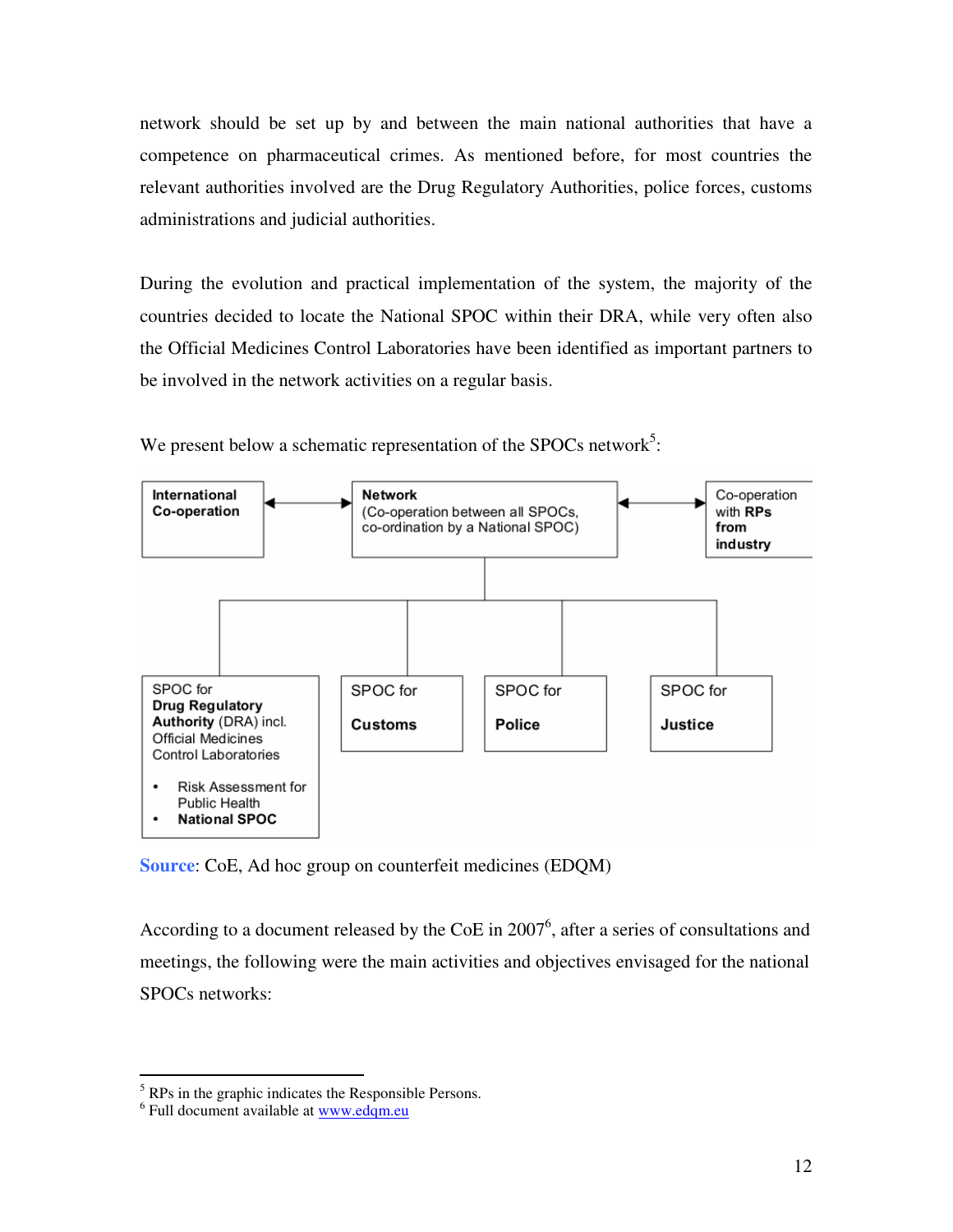- Organization of regular and ad hoc meetings and establishment of a secretariat. Collection and storing of all relevant information in a structured secure database at the level of the SPOC and the network. The network has to use a Rapid Alert Form<sup>7</sup> if necessary and has to create procedures for handling routine pharmaceutical crime signals and set up online training […];
- Creation by the network of procedures for handling routine pharmaceutical crime signals and organization of online trainings by means of - for example - a secure website;
- Preparation by the network of an annual report reflecting all data collected in relation with pharmaceutical crimes and presenting the identification of new trends, initiatives taken for improving legislation, training programmes initiated for the different partners and awareness raising activities;
- Updating by the network of its references at international level and setting up of procedures for co-operation, information exchange, data collection and data management;
- Notification by the stakeholders to the Central Reporting Point of the Drug Regulatory Authorities of any signal received. The Central Reporting Point informs the network if necessary.

More in detail, the terms of reference of a National SPOC within a network should be:

- Having a broad knowledge on medicinal products;
- Being experienced in enforcement in the area of pharmaceutical crime (including field investigation);
- Having a good knowledge of medicines legislation and Intellectual Property Rights (IPRs);
- Having a basic knowledge in criminal law and investigation.

In general, all SPOCs should have the following tasks and competencies:

 $\overline{a}$ <sup>7</sup> Reference is made to the RAS system operated by EMEA and PIC/s. On the basis of the existing RAS form, the Ad hoc Group developed a RAS form for specifically exchanging information on counterfeit medicines. Form available at: http://www.coe.int/t/e/social\_cohesion/soc-sp/Notification E.doc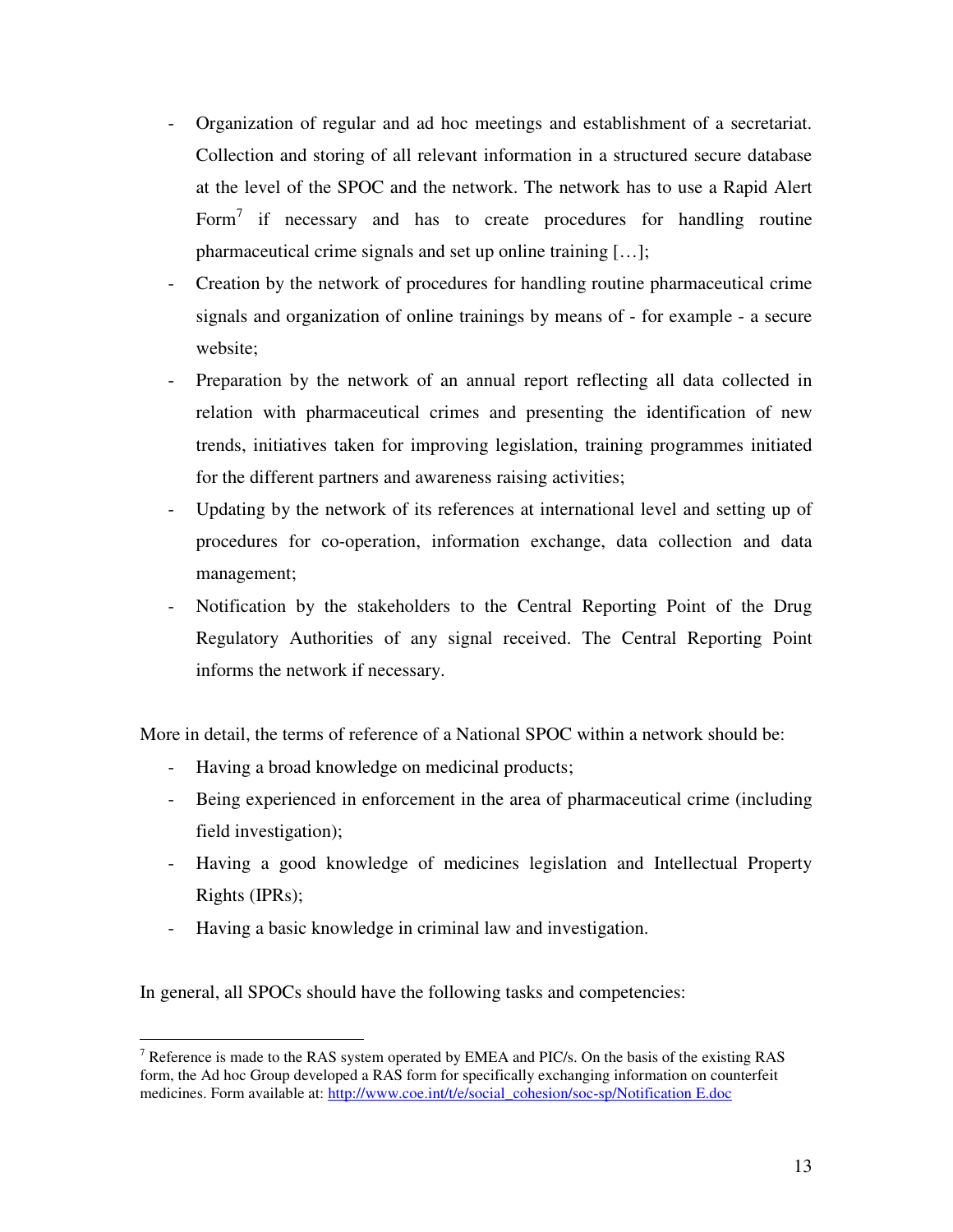- 1. The SPOC represents the co-operation partner and the contact point within the network;
- 2. The SPOC manages incoming and outgoing information and if required reports a case to other national SPOCs on a need to know basis;
- 3. The SPOC handles the information flow in accordance with the applicable legislation on data protection. Confidential information - such as patient names and/or names of notifiers - should not be included;
- 4. The SPOC develops and applies a model procedure for managing cases of counterfeit medicines and pharmaceutical crime within his/her authority;
- 5. The DRA SPOC co-ordinates the risk assessment related to a pharmaceutical crime signal. The signal has to be identified, analyzed, evaluated and treated accordingly. The risk management procedure has to be continuously reviewed and improved. In any case, the protection of public health has the priority;
- 6. The operational SPOC takes the lead for the purpose of conducting investigation when appropriate;
- 7. The SPOC may set up a Pharmaceutical Crime Unit consisting of an operation and an intelligence section.

Each SPOC has the competence of giving detailed information to other SPOCs in the international and national networks. For what concerns the information flow, it is important to differentiate between: a) information (analyzed and interpreted data) and b) evidence (information being relevant for proceedings and which may be used in court). Only information should be exchanged between SPOCs and between countries through the SPOCs system, ensuring respect of privacy laws and legal procedures. However, no legal procedure should prevent fast information exchange in life threatening situations.

A SPOC needs not necessarily to be a single person, but may also be an entity, such as a group or a department within an agency. In the case in which the SPOC consists of several persons, only one e-mail address and one phone/fax number needs to be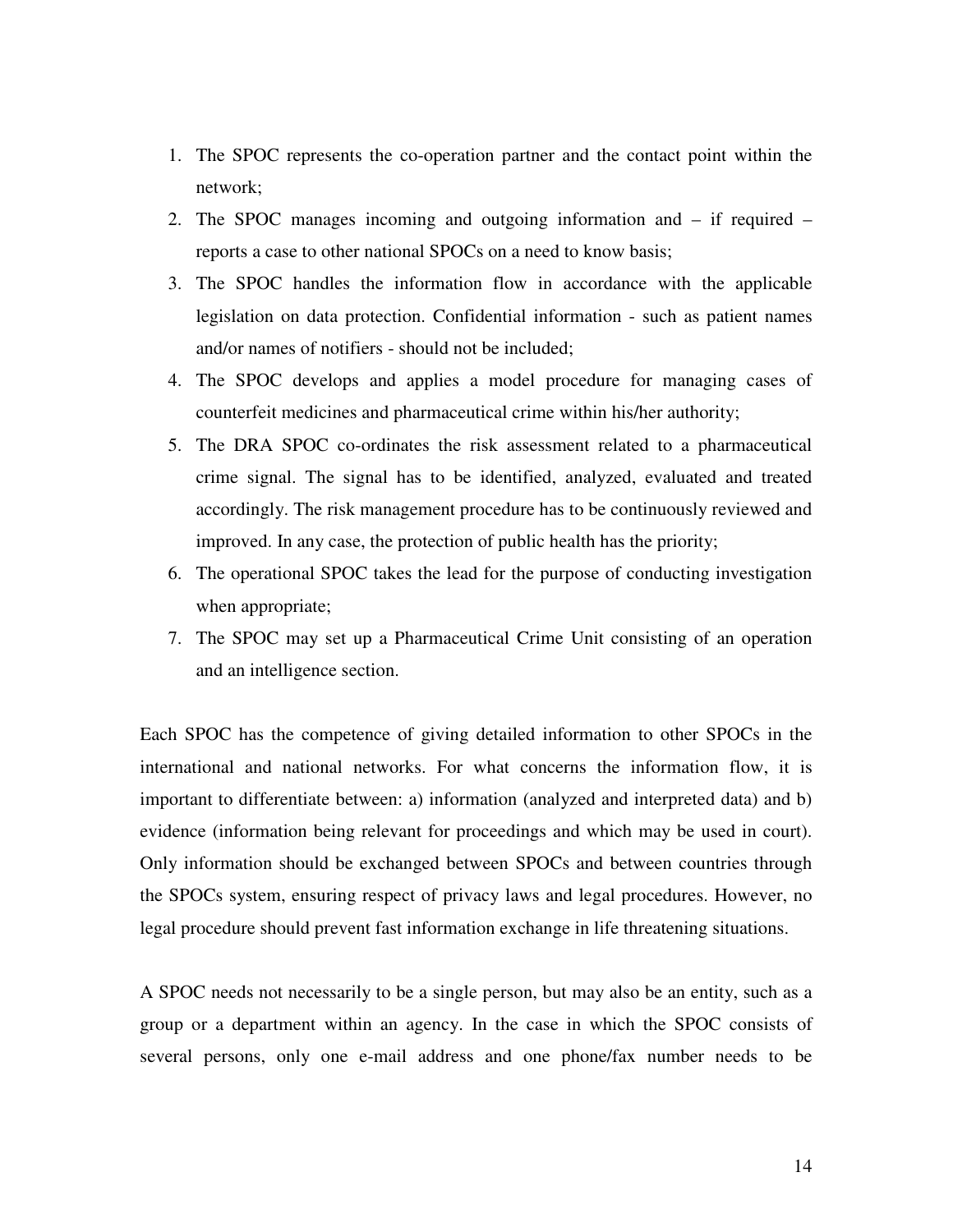indicated, in order to ensure precise contact information and to avoid unclear responsibilities.

#### **3.2 The National models followed during the pilot**

This part of the report is aimed at presenting the creation and functioning of the Anti-Counterfeiting Stakeholders' (ACS) groups which have been established in the UK and in Italy. They have been both identified<sup>8</sup> as existing GCPs between the public and private sector in countering the phenomenon of counterfeit medicines and as models to be examined and followed during the observation phase of the pilot. The information gathering was made possible thanks to the cooperation of the UK Medicines and Healthcare products Regulatory Agency (MHRA), the Pharmaceutical Security Institute (PSI), and the Italian Medicines Agency (AIFA). Thanks to the excellent collaboration that UNICRI established with these stakeholders, who provided an in-depth description of the existing ACS group working in this field, the following issues have been analyzed and will be presented in this paper, highlighting the differences and similarities which exist in the two systems currently in place in the UK and Italy:

- The main reasons behind the creation of the mechanism and the preliminary steps for its establishment;
- The functioning of the mechanism;
- Which are the participating stakeholders, their roles and responsibilities;
- How the information flow is working.

This phase constituted a fundamental element in view of facilitating and guiding the practical part of the pilot implemented in cooperation with the Romanian National Authorities and aimed at setting up an ACS in this country

## **3.2.1 Italy**

<sup>&</sup>lt;sup>8</sup> As agreed during the roundtable dedicated to this subject that UNICRI organized in March 2012 in Turin within the framework of the SAVEmed project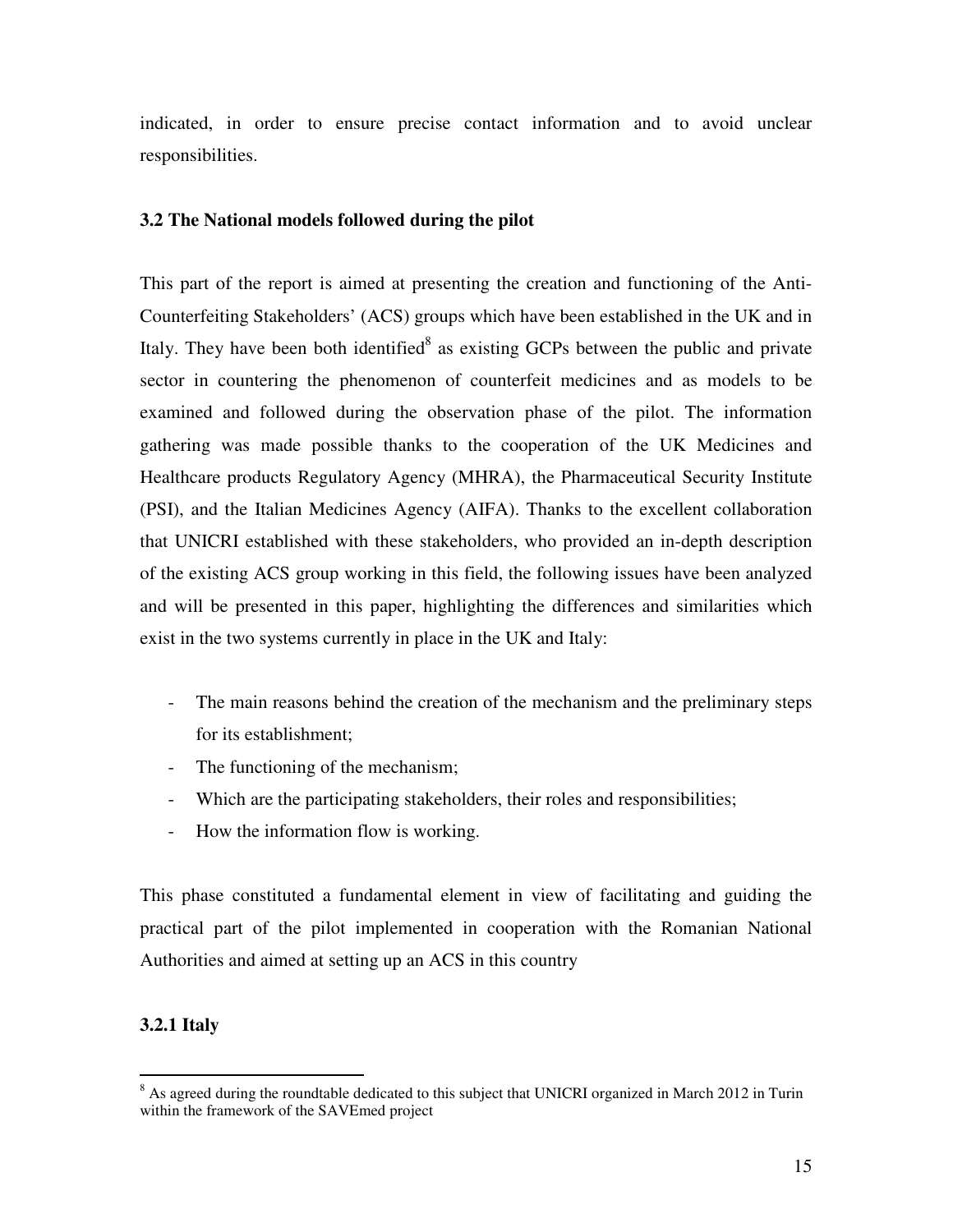As reported by the Italian Medicines Agency, the distribution of counterfeit medicines in Italy is limited to the illegal distribution chain. The tracking system in place in this country, which allows tracking and tracing of all the packages of medicines throughout the entire supply chain, is a good barrier against the risk of infiltration in the legal distribution network.

The GCP in Italy has been influenced by the SPOC system implemented by the Council of Europe. A series of inputs were collected by AIFA from the CoE in terms of models to be followed and implemented in the fight against the counterfeiting of medicines and medicinal products. According to the Italian agency for medicines, the reactive model of the SPOCs network is very practical and useful in order to channel information through the national administrations. Going even beyond the scope of the SPOC model, the practical implementation of the SPOC system by the Italian Medicines Agency resulted also in the development of a community of practice: a framework for training and apprenticeships with/to people having different level of knowledge.

Starting from the very beginning, the initial version of the GCP in Italy foresaw the creation of an anti-counterfeiting stakeholders group with the participation of selected national administrations together with specialized police forces. Shortly before the CoE seminar on counteracting counterfeiting held in Strasbourg in  $2005^{\circ}$ , the main institutions working in Italy in the fight against counterfeit medicines – AIFA, the Italian official medicines control laboratory, Carabinieri NAS (police force working on health matters), and the Ministry of Health – started a cooperation project aimed at coordinating efforts and improving investigations.

According to AIFA, the main motive leading to the creation of the anti-counterfeiting stakeholders group in Italy was the recognition that communication and cooperation among the subjects involved in the fight against counterfeit medicines at national level

<sup>&</sup>lt;sup>9</sup> Council of Europe Seminar "Counteract the counterfeiters: Limiting the risks of counterfeit medicines to public health in Europe by adequate means and measures", Strasbourg, 21 to 23 September 2005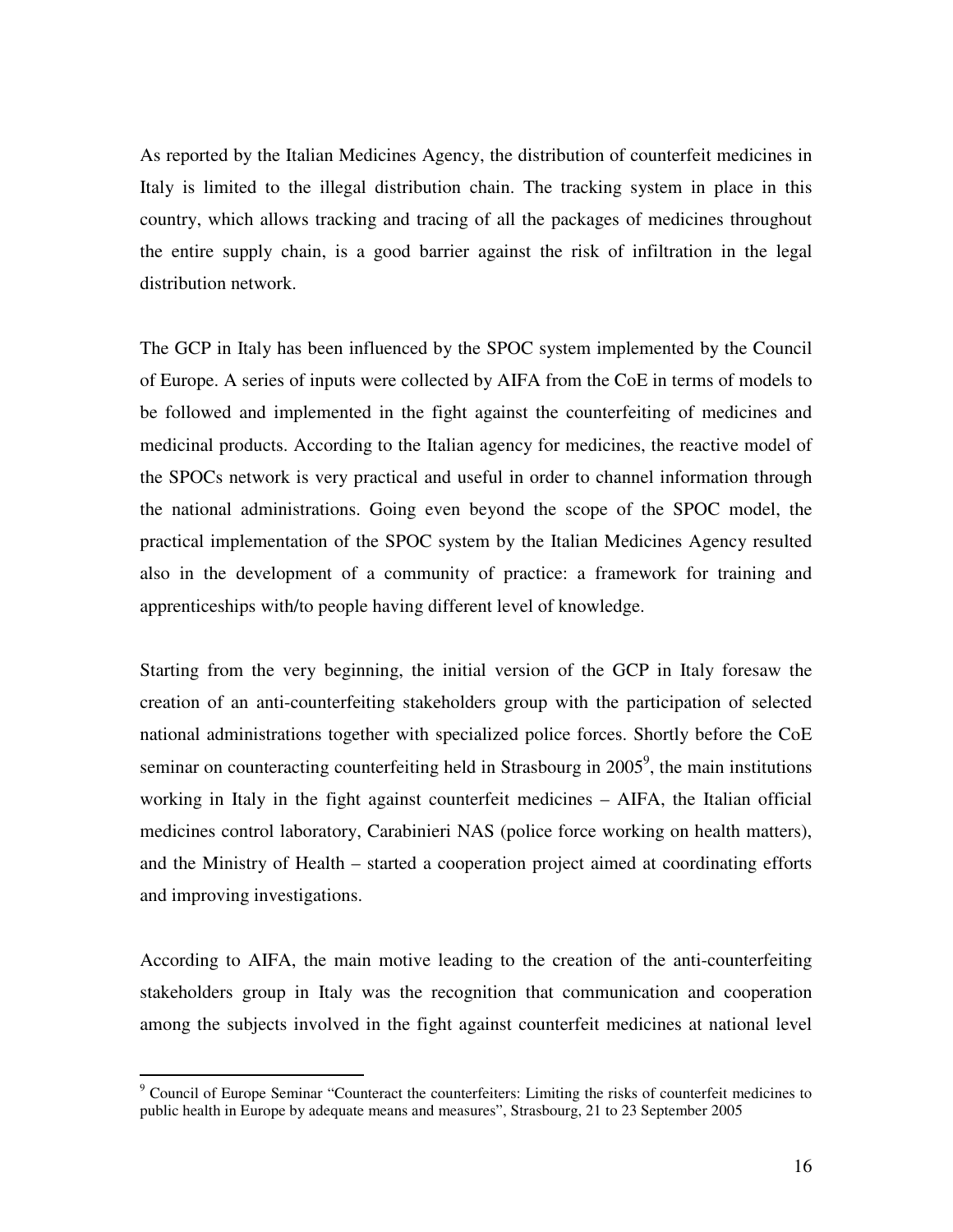were hindered by the lack of appropriate structures and procedures at the disposal of both the health authorities and the law enforcement agencies.

This task force quickly became the reference point for all issues related to medicines' counterfeiting: it acted as a single point of contact in order to monitor the phenomenon of counterfeiting of medicines in the country and establish adequate counter measures.

Due to its specific role as a SPOC, the taskforce also started to cooperate with some private stakeholders, such as the associations of pharmaceutical manufacturers (Farmindustria, Assogenerici), the association of pharmacists (Federfarma), parallel distributors and other public and private institutions.

An enlargement of the participation was registered shortly after, when other stakeholders were involved and the ACS opened its doors to: the Italian Customs Agency, the Ministry of Health, industries associations of pharmaceuticals' producers and distributors at different levels, associations of generics' producers and of parallel importers.

The activities of the group started in an informal manner, with relations among participants that were regulated mainly on the basis of soft law indications. Furthermore, there was no formal request coming from the EU to implement such a system. Later on, Directive 2011/62 prepared the ground at EU level for the creation of similar cooperation mechanisms, but the Italian Medicines Agency was already acting on a soft law level in order to provide effective tools for the fight against this emerging threat.

However, some formal elements were also needed and different steps were taken by AIFA. In 2007, an AIFA regulation formally established the working group on counterfeit medicines. Its main goal was to analyze the problems related to the phenomenon of the counterfeiting of medicines, to identify possible gaps in the legal system, to define the procedures and the actors involved in this phenomenon, as well as to coordinate the authorities involved at different levels.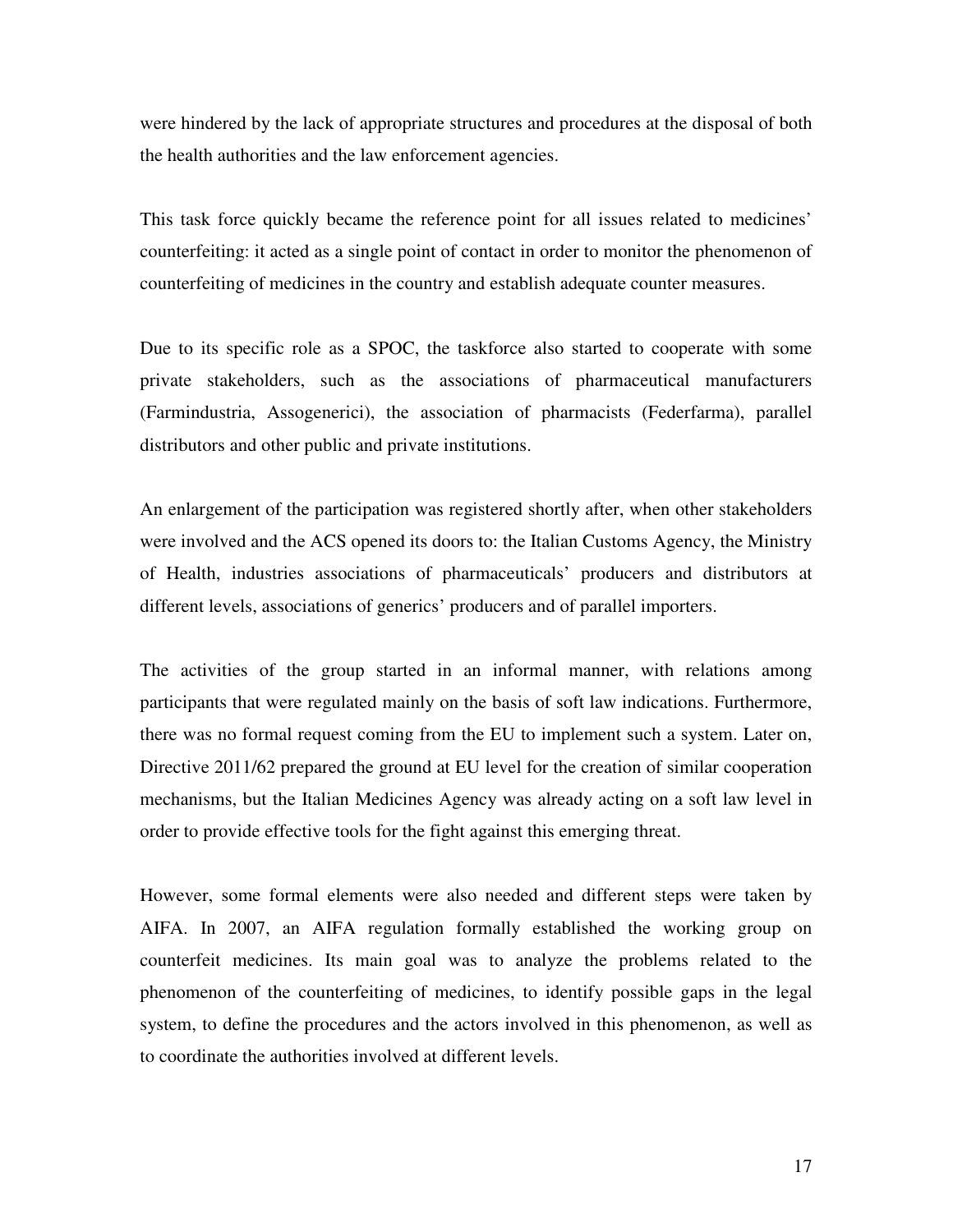The main objectives for the working group envisaged by the 2007 regulation are reported below:

- evaluating the extent and typology of the phenomenon of counterfeit medicines in Italy;
- identifying procedures for gathering and analyzing data on the phenomenon of counterfeit medicines in Italy;
- defining an effective information flow between the national authorities involved at the national level;
- raising awareness for those officers working in the health system on: the problem of counterfeit medicines itself and the reporting-system to be used in case of incidents;
- formulating proposals on possible revisions of the legal system;
- improving international cooperation in order to exchange information on the issue of counterfeit medicines.

In 2008, a new act enlarged the board of the taskforce (officially named IMPACT Italia) to other relevant institutions, establishing cooperation with the High Commissioner for the fight against counterfeiting, a governmental institution created in 2005 and then suppressed in 2009. A new institution took the duties of the High Commissioner in 2009, namely the Anti-Counterfeiting Directorate of the Ministry for Economic Development, which is part of the taskforce and with which a fruitful cooperation was immediately started. According to the new regulation, the external composition of the taskforce has been partly modified, and the taskforce has been officially recognized as the national SPOC in the field of anti-counterfeiting of medicines. To this aim, a specific email account has been created in order to collect the warnings on suspected counterfeit medicines $^{10}$ .

As far as the cooperation framework within the taskforce is concerned, the Italian medicines agency established different Memorandum of Understanding with the Ministry of Health and the police forces.

l

<sup>&</sup>lt;sup>10</sup> The email address is  $IMPACT-Italia@aifa.gov.it$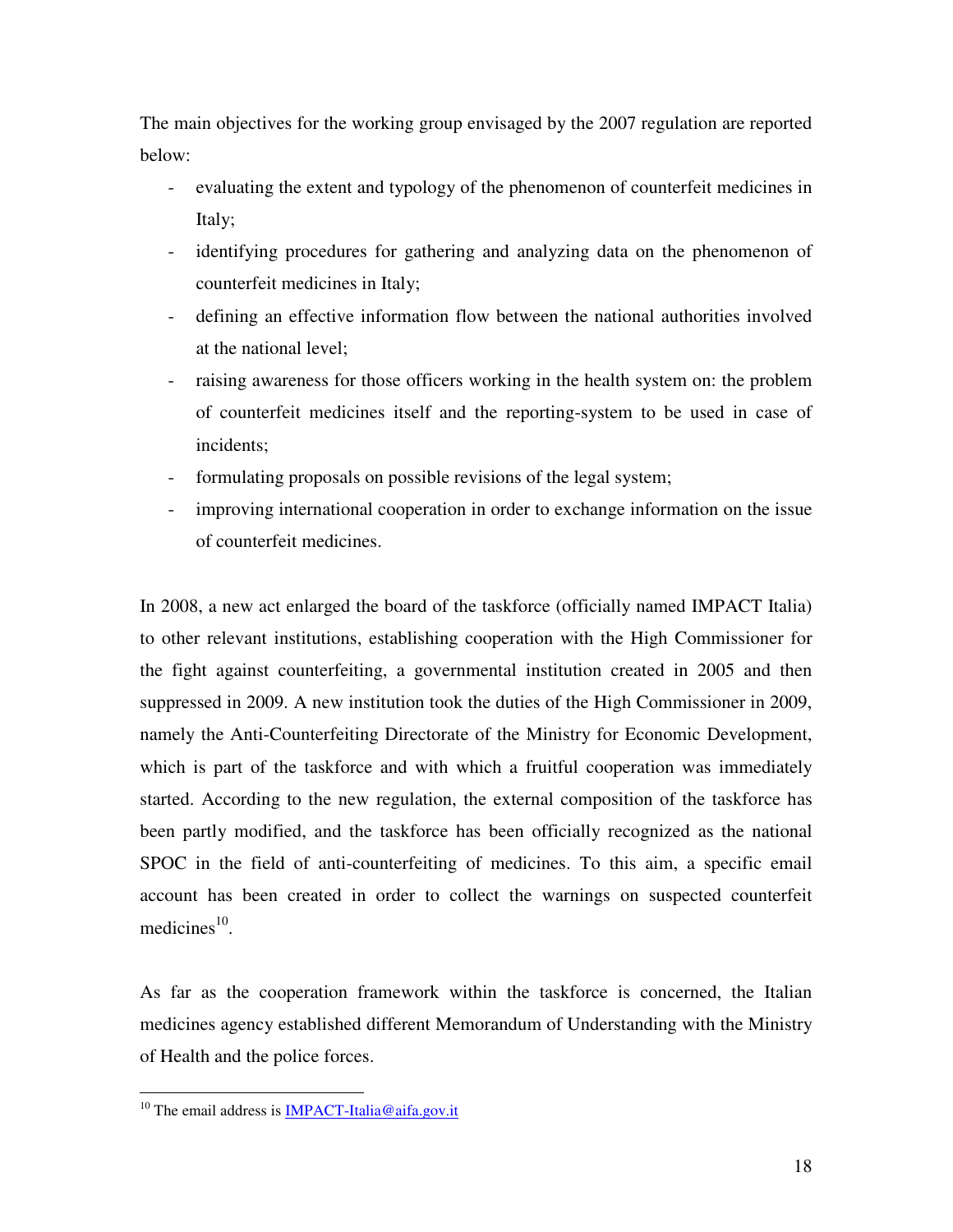# *Activities of the taskforce<sup>11</sup>*

The main objective of IMPACT Italia is the improvement of the information flow between the stakeholders interested in and by the phenomenon of counterfeit medicines. Since its establishment, the different activities implemented by the taskforce have been also focused on the development and sharing of technological knowledge on the phenomenon of counterfeit medicines.

Within this cooperation framework, several joint activities on investigations have been also carried out. Furthermore, the taskforce prepared guidelines for the training of field investigators and was involved in many training events. IMPACT Italia also developed a specific website in order to share intelligence and filter received signals and transfer them into the intelligence system.

These are some examples of the activities that the taskforce carried out in the recent years:

- Creation of a "quick check" procedure for investigators (which is part of the Permanent Forum for International Pharmaceutical Crime - PFIPC - investigators manual)
- Establishment of a "confidential" database containing brands of authorized medicines developed in cooperation with the private sector, namely with Farmindustria – association of branded pharmaceutical companies – and Assogenerici – association of generics pharmaceutical companies. The database is accessible to investigators in charge of making preliminary controls on suspicious packages. In the last 4 years, besides the branded medicines, also generic medicines and food supplements have been inserted in the database;
- Organization and delivery of specific training for specialized (NAS) and notspecialized police forces;

l

 $11$  Main source AIFA-EDQM (2011), p. 100 and IMPACT Italia activity report.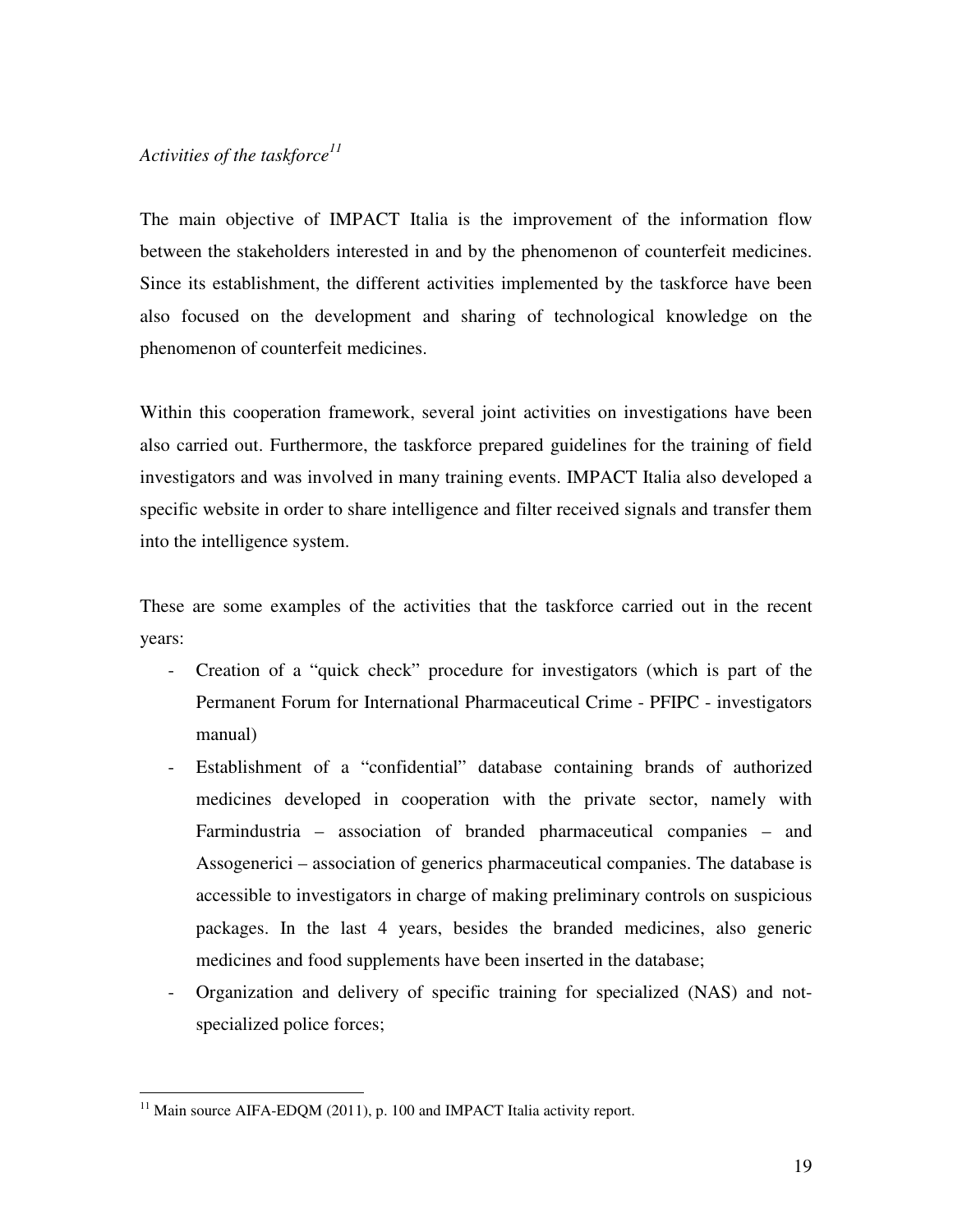- Creation of training manuals for investigators and adaptation of the PFIPC manual with international case studies.
- Analysis of the investigative database of the Ministry of Interior;
- Launch of a sampling project on suspect online pharmacies and analysis of selected medicines sold online. Enlargement of this study from not-regulated sources (such as the Internet) to other types of products particularly dangerous for human health;
- Launch of an awareness raising campaign together with Farmindustria on the risks of buying medicines from not regulated sources;
- Improvement of the capacity and effectiveness of laboratories for the analysis of possible counterfeit medicines;
- Launch of a coordinate project among police forces, laboratories and AIFA on the risks of importing illegal pharmaceutical raw materials;
- Development of a procedure for mutual consulting and data exchange between law enforcement agencies and other technical bodies in counterfeiting cases;
- Development of a procedure and a reference point for consumers to report suspected cases.

# **Importance of the private sector**

The participation and contribution of the private sector is extremely important for the effectiveness of the task force. However, the taskforce system is flexible enough to not require the private sector to be "on board" every time a seizure of a product suspected to be counterfeited occurs. In this regards, many resources have been invested in order to develop, in cooperation with specific police forces and universities, scientific methods for the laboratory analysis, in view of allowing them to better identify counterfeit medicines. The result of these efforts is that it is not always necessary for the private sector to provide assistance for the identification of a counterfeit version of their product and the national authorities may rely on the expertise of their own laboratories and specialists. However, there are cases in which counterfeits are extremely similar to originals and the intervention of the private sector is required. This flexibility in the support received from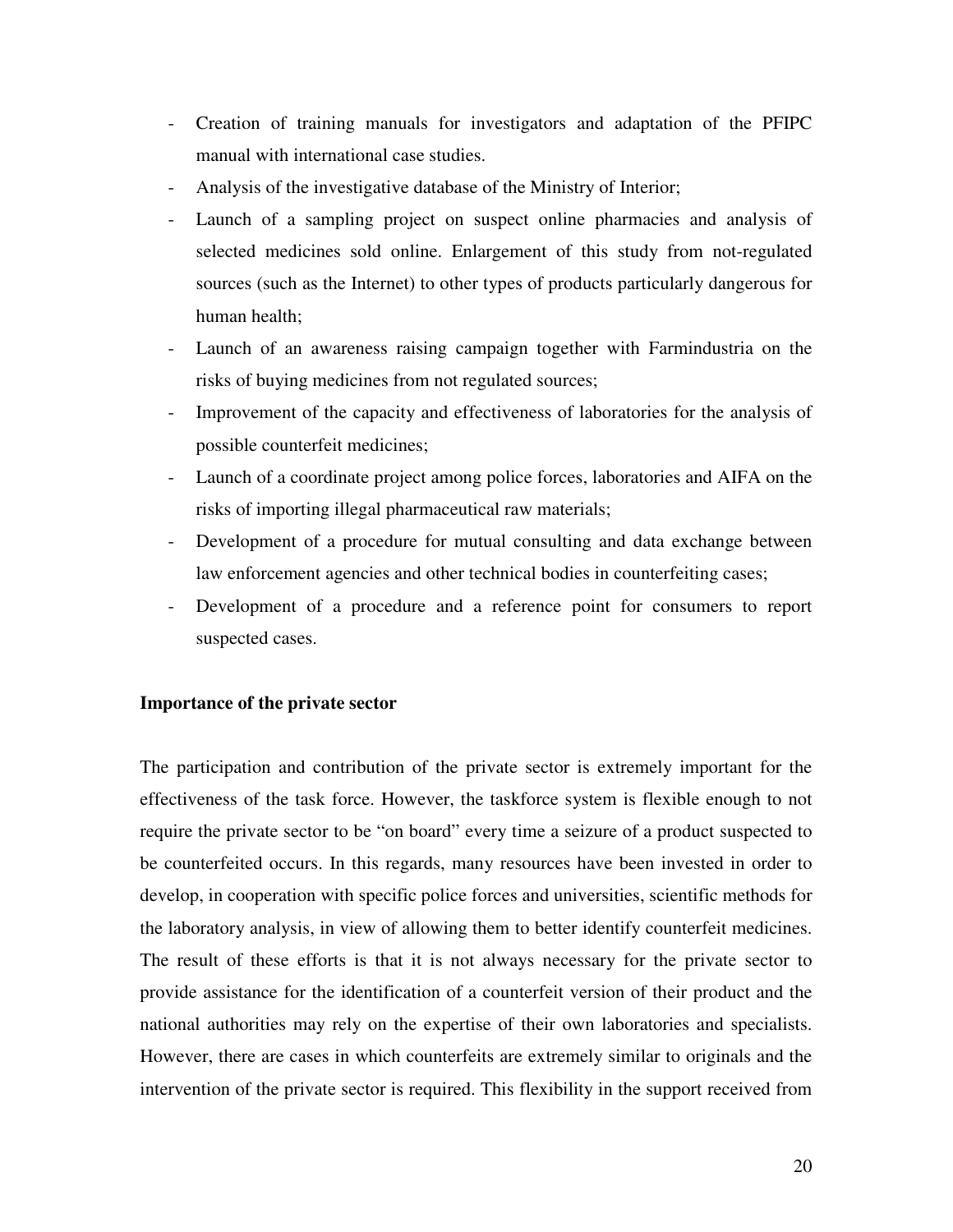the private sector is very important considering that it is difficult for industries to be involved in investigation cases, especially because they are mostly big multinational pharmaceutical companies and their security/investigation offices are often placed outside of Italy.

A case referring to an identified counterfeit medicine – the s*orbitolo* case – can be used to better present the alert-response mechanism and the communication system existing between the public and the private sector in Italy.

On March 2012 a young woman died in Italy while performing a test used to verify food intolerances. The test was carried out by using a test substance and two other women were seriously affected by the use of the same substance during the same test. An investigation was immediately initiated and the doctor who performed the test stated to the prosecutor that he was using this type of test for the first time. Instead of using *glucose*, as it is usually done, he chose to buy online - on the famous auction site e-Bay a test made up of *sorbitol*. According to the police, the real motive would be related to the price: the tests bought online had a price of about twenty euro less than the ones offered by pharmaceutical companies. After this case, e-Bay stopped all sales of *sorbitol* until the situation was clarified. The reasons for the death of the young woman still have to be verified. What is important to analyze in this case is the reaction system that was initiated by AIFA. The Italian pharmaceutical Agency launched the alarm and reacted promptly. It was immediately clear that the real problem was the *sorbitol*. The Police, the Ministry of Health and AIFA worked together to face the problem and seize the dangerous products. According to its role, AIFA acted as the repository and channel for information within the network of single points of contact. In this case the first signal came form the Police forces, it then passed to the Ministry of Health and reached AIFA. Industries were partially involved in this case because it was clear that the product was not a medicine. However, they provided some useful pieces of information.

For what concerns the circulation of information among the participants to the anticounterfeiting stakeholders group, there are limits to this circulation at juridical level,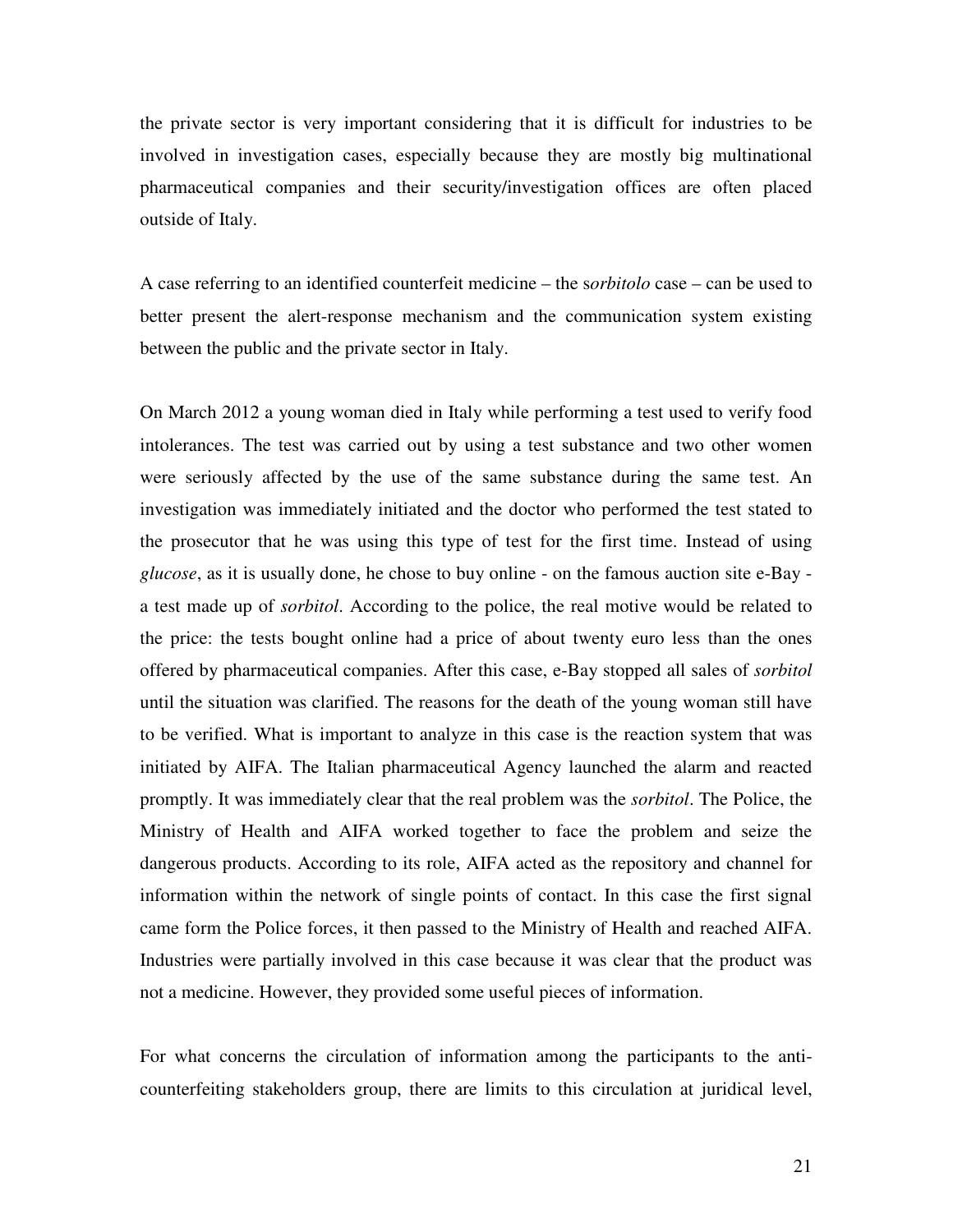especially when the exchange of data refers to a case where the Court is involved. In all other cases, the limits in information sharing are up to the actors involved.

Anonymous signals are also considered by the ACS. On IMPACT Italia website, an interface for receiving anonymous signals has in fact been created. At the beginning the police forces disagreed with this proposal, due to the anonymity of the system. Finally the system was put in place and nowadays it works properly.

Another problem needed to be solved at the beginning of IMPACT Italia's works: numerous signals received concerned parallel trade. AIFA had thus to publish a specific document on parallel trade on its website to clarify the difference between illegal or counterfeit medicines and parallel traded ones.

The quick evolution of the ACS in Italy, led to the point in which the Italian medicines agency has become the entity in charge of recognizing real alerts. Moreover, the person responsible can start ex officio the investigation according to the signals received, since he/she has also an assessment duty.

With particular regard to the cooperation with the private sector within the taskforce, a protocol of enlargement is envisaged. In 2012 AIFA started to deliver services to the private sector, but this kind of cooperation still has to be developed. It is a stepwise process that will be probably finalized in the next years.

#### **3.2.2 UK**

#### **Creation of the mechanism, main motives and preliminary steps**

The strategy of the Medicines and Healthcare products Regulatory Agency (MHRA) in the fight against counterfeit medicines envisages the collaboration and support of public agencies and private stakeholders as a necessary element. Pharmaceutical companies and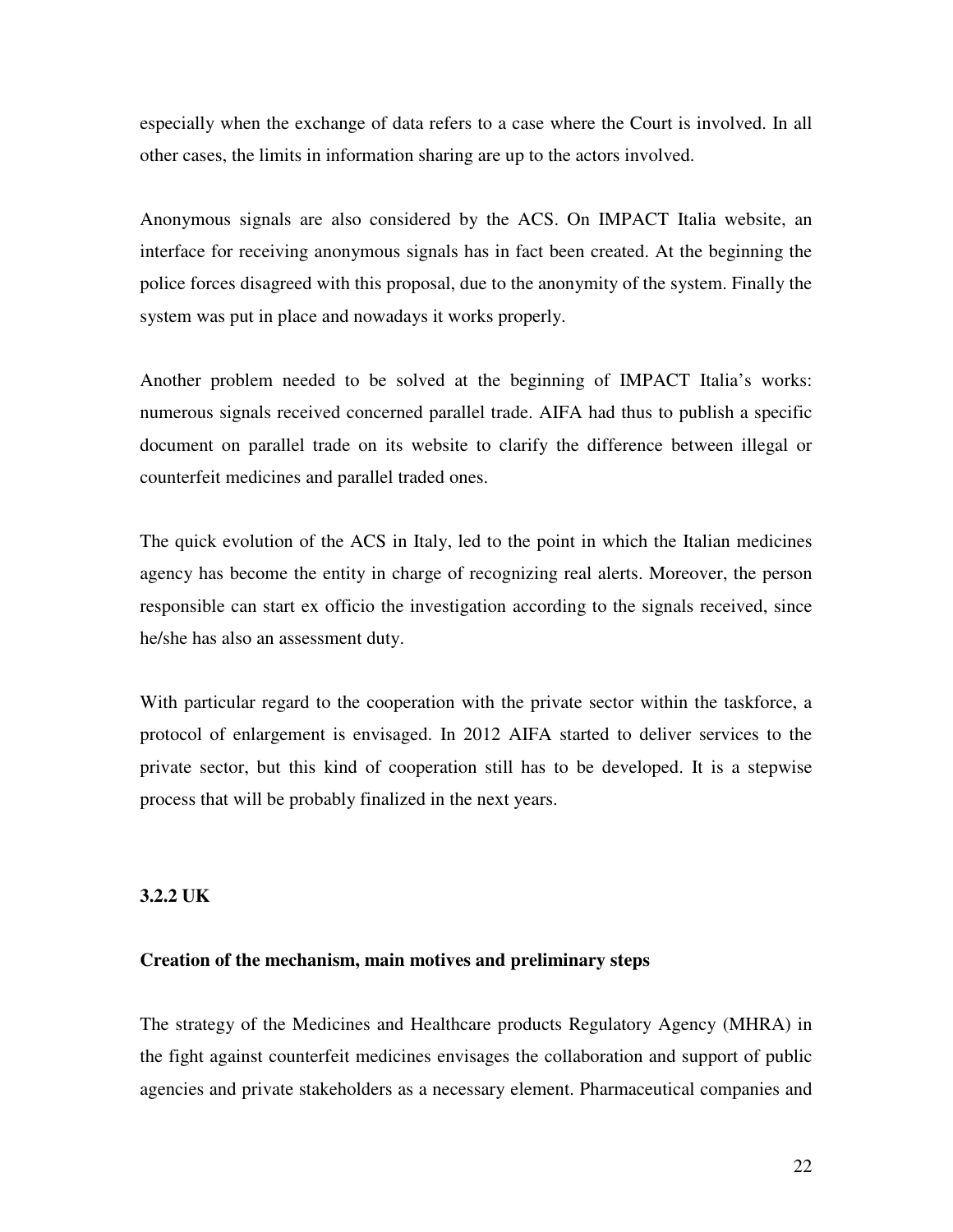distributors have a very important role to play in these regards, alongside medicines regulators, police and customs.

Historically, the relationship between public and private sector stakeholders wishing to work together to fight counterfeit medicines in the UK was re-active, rather than proactive, since the private sector was addressing the MHRA with cases which the Agency would consider to investigate. Due to the role of the MHRA as a national medicines agency regulating the pharmaceutical sector, the relationship with individual private companies would always need to be managed carefully and transparently.

In this sense the role of the Pharmaceutical Security Institute (PSI) as an association has been particularly important in relation to being representative of a number of pharmaceutical manufacturers' security departments. The importance for the MHRA of engaging the security departments of the pharmaceutical manufacturers' sector can be found in the fact that, even if the Agency is responsible for ensuring that medicines and medical devices work and are acceptably safe, the companies have more information on:

- their own specific products
- supply chain history of specific batches
- reference samples of authentic products
- a thorough visual identification of suspect products in relation to covert and overt security features

Counterfeiters are sophisticated enough these days that visual examination alone can not recognize some fake medicines, while the producers have the ability to do that, particularly through examining known security features.

Both sides have a common need and mutual interest in forging co-operation, effective relationship and good communication practices. While the Agency has the mandate to safeguard public health by regulating and enforcing relevant legislation with regards to medical products, the pharmaceutical companies who own the intellectual property rights on the products, also have a responsibility to safeguard public health by protecting their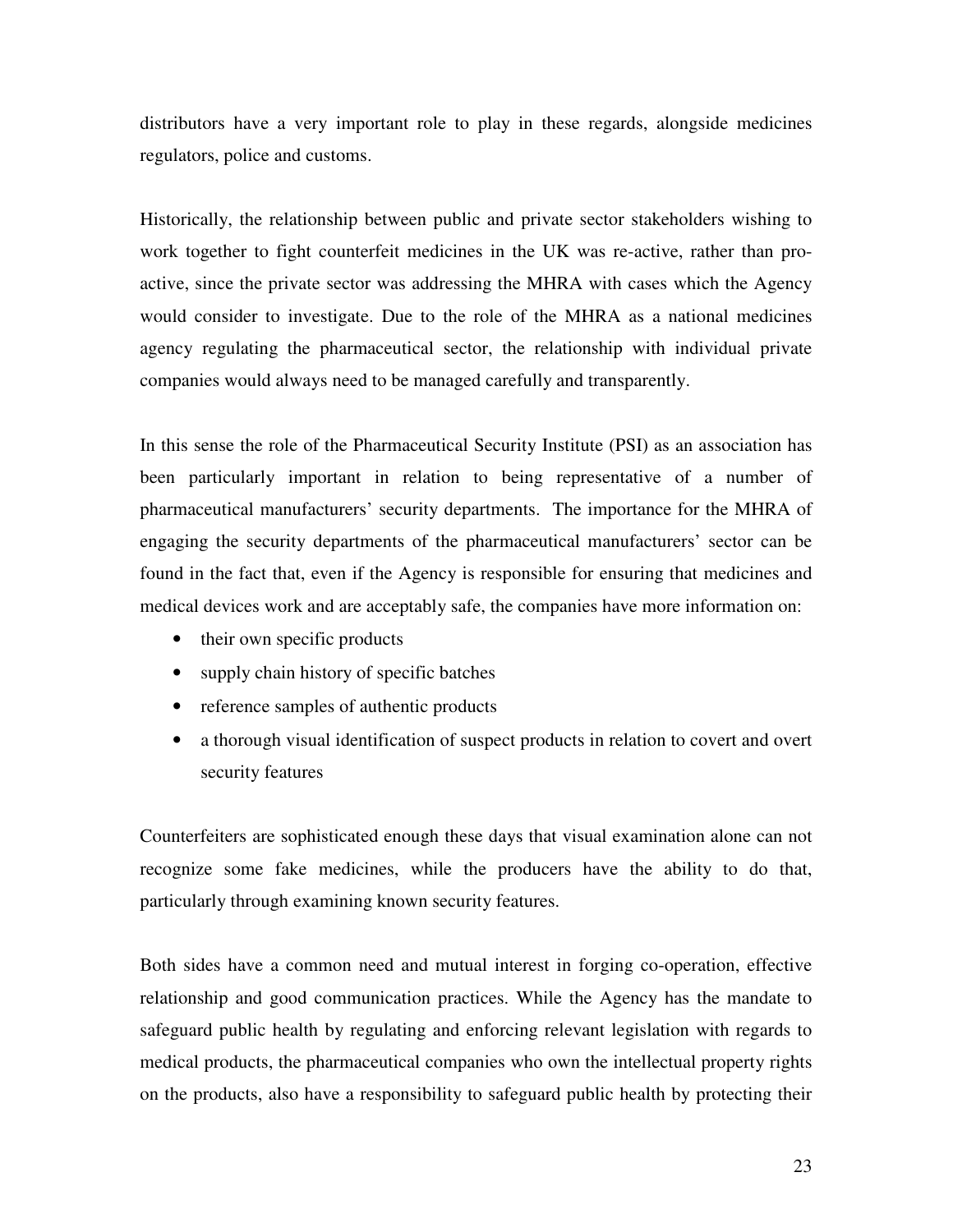products and supply chains. In addition, distributors have a joint-responsibility to protect supply chains. For this reason, it is impractical and futile to work in isolation, hence the need for stakeholders to collaborate and share information which will assist in protecting the public from receiving counterfeit medicines while assisting with the apprehension and prosecution of suspects.

Having recognized the importance of this cooperation, in 2006 the MHRA proactively identified relevant stakeholders from UK industry, trade associations and law enforcement agencies and invited them to participate in an Anti-Counterfeit Stakeholders (ACS) meeting - which is held twice a year - to share information and intelligence gathered concerning counterfeit medicines and the threat posed to the UK supply chain<sup>12</sup>.

The ACS group was created with the objective of identifying "high risk" products through sharing information on: counterfeit medical products in the UK and overseas; reports of falsified medical products to the MHRA, police, customs and other regulators; unusual or suspicious market activity and information from industry concerning demand and supply. The identified "high risk" products form a Watchlist to enable the stakeholders to focus vigilance and resources where the risk is the highest.

One of the aims of the ACS is also inviting PSI and the other stakeholders to regularly present their UK/EU activities, providing information on what they have observed on particular criminality, suspicious behavior or medical product trading trends relating to counterfeit medical products.

#### **Functioning of the mechanism**

l

#### - *ACS Membership, roles and responsibilities*

The Anti-Counterfeiting Stakeholders group includes trade associations for manufacturers (ABPI), wholesalers (BAPW), parallel traders (BAEPD), generics

<sup>&</sup>lt;sup>12</sup> MHRA (2007), "Anti- Counterfeiting Strategy 2007-2010"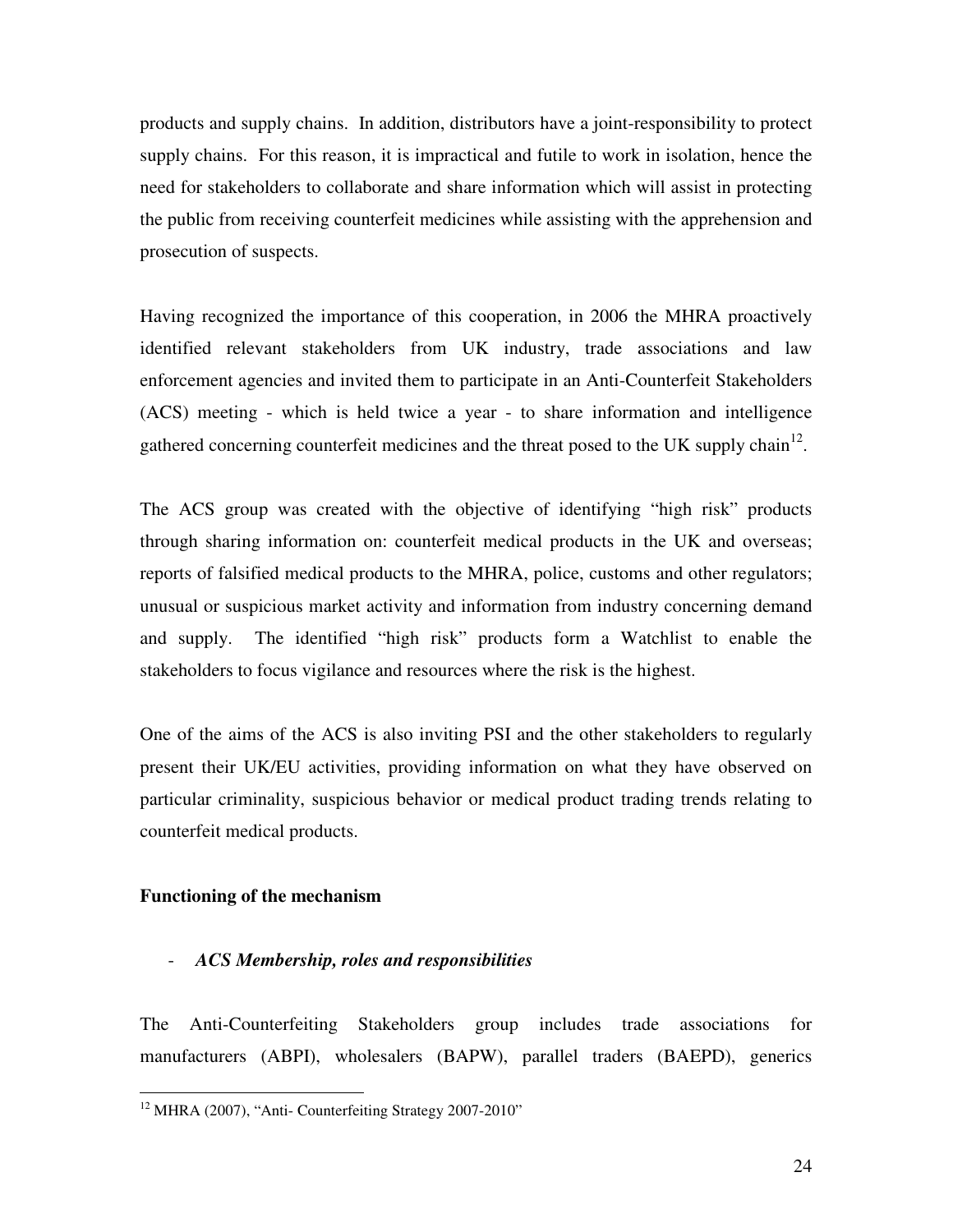manufacturers (BGMA) and the Pharmaceutical Security Institute (PSI). UK Border Force (UKBF), HM Revenue and Customs (HMRC), Police, and the General Pharmaceutical Council (GPhC) are also represented.<sup>13</sup>

The MHRA organizes, hosts and chairs the ACS meetings every six months. One of the outcomes of these meetings, as discussed, is a Watchlist of 'high risk' medicines developed on the basis of the stakeholders' information. This list is reviewed every six months and shared with the ACS group.

According to the Falsified Medical Products strategy adopted by the MHRA, it is important to involve all the actors committed to the fight against counterfeit medical products, to the related organized crime activities and those working on IPRs, because they gather information on illegal trade and counterfeit goods from different perspectives and with different instruments. To fight medicines counterfeiting, it is important to look at the general role of organized crime in the production and trade of counterfeit goods in general, not just focusing only on medical products. Indeed, there are multi-commodity criminals interested in all IP issues. The UK IP Crime Group headed by the Serious and Organized Crimes Agency (SOCA) was created on the same principle and involves different organizations (see end of paragraph for further information).

## *- Legal, formal and/or informal background*

The ACS group does not discuss nominal data or live investigation cases, therefore there is no requirement for a legal platform relating to the functioning of the group.

#### **Meetings, contacts and flow of information**

l

The Anti-Counterfeiting Stakeholders group meets twice a year. In general, maximum collaboration is sought, therefore there is no requirement for written roles: all participating actors work in the spirit of full co-operation.

<sup>&</sup>lt;sup>13</sup> MHRA (2012), "Falsified Medical Products Strategy 2012-2015"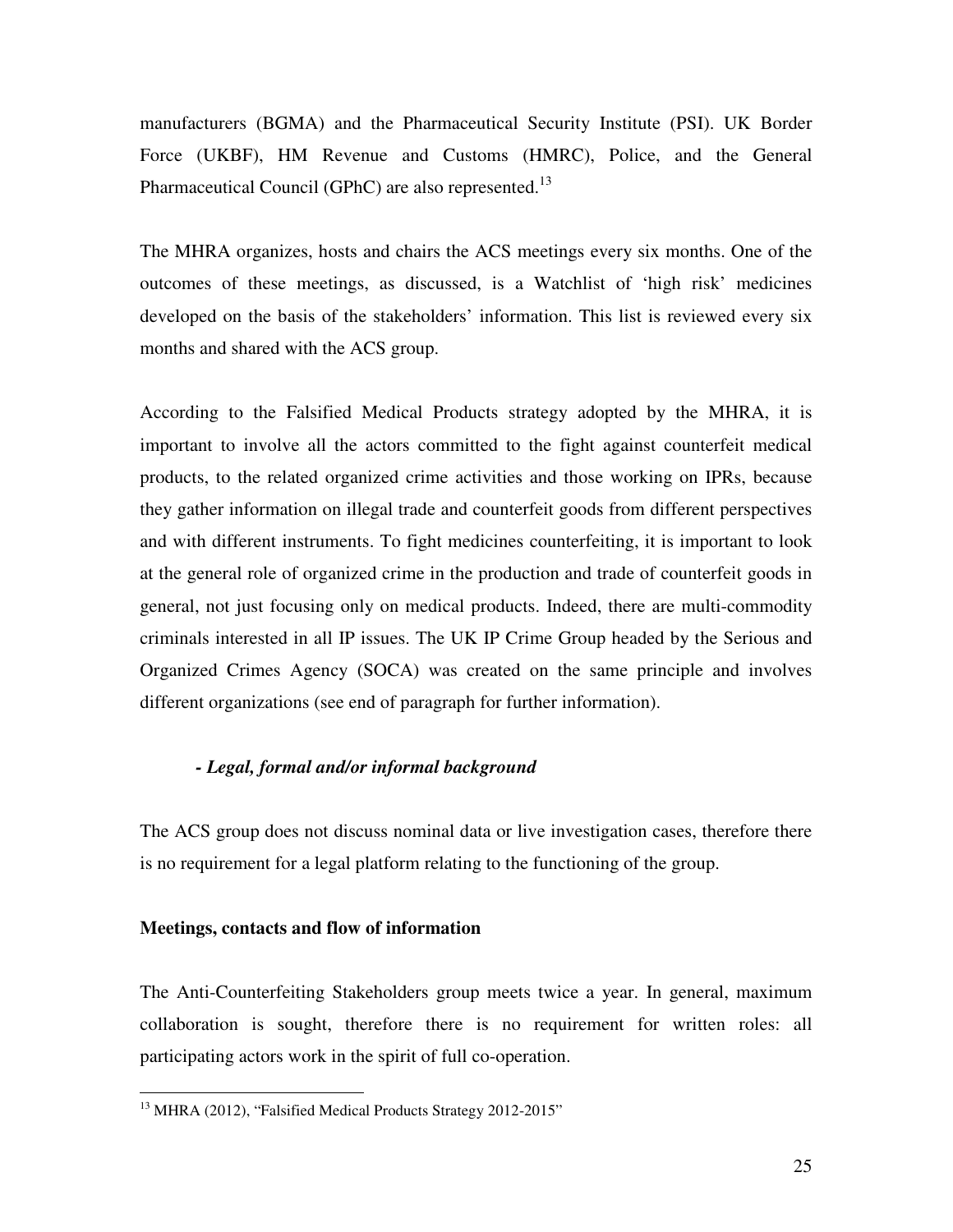In order to make the ACS group mechanism working, it is fundamental to establish contact points both from the national medical products regulatory agency, law enforcement and the trade associations; to assure a continuous flow of data among the participants; and to set action points and deadlines. The information flow must be multidirectional and stakeholders must address the MHRA in case of counterfeit incidents.

The MHRA also introduced a Counterfeit Hotline which allows both health professionals and the general public to report suspicious incidents.

# **Additional Intellectual Property Group in the UK**

 $\overline{a}$ 

Another example of existing good cooperation between the public and private sector in fighting different types of counterfeit products, can be found in the creation of the UK Intellectual Property Crime Group in 2004. It was founded by the Intellectual Property Office (IPO) - and is chaired by the (SOCA) - due to the need to bring together Government, enforcement agencies and industry groups. The group aims to ensure a collaborative approach in addressing key IP crime (counterfeiting and piracy) issues  $14$ .

The Group manages a diverse subject that cuts across many public and private sectors. As well as ensuring that industry (IP right owners), law enforcement agencies and UK government agencies work together, the Group helps to find a common ground where there are conflicting interests and concerns. This Group creates a genuine partnership approach which is recognised as a model of best practice. The IP Crime Report is an example of how the Group works together to publish an annual report representing all their sectors and summarising the threat posed by IP crime as well as the activities undertaken to tackle this crime.

<sup>&</sup>lt;sup>14</sup> Intellectual Property Office, "UK IP Crime Group", http://www.ipo.gov.uk/pro-policy/pro-crime/procrime-group.htm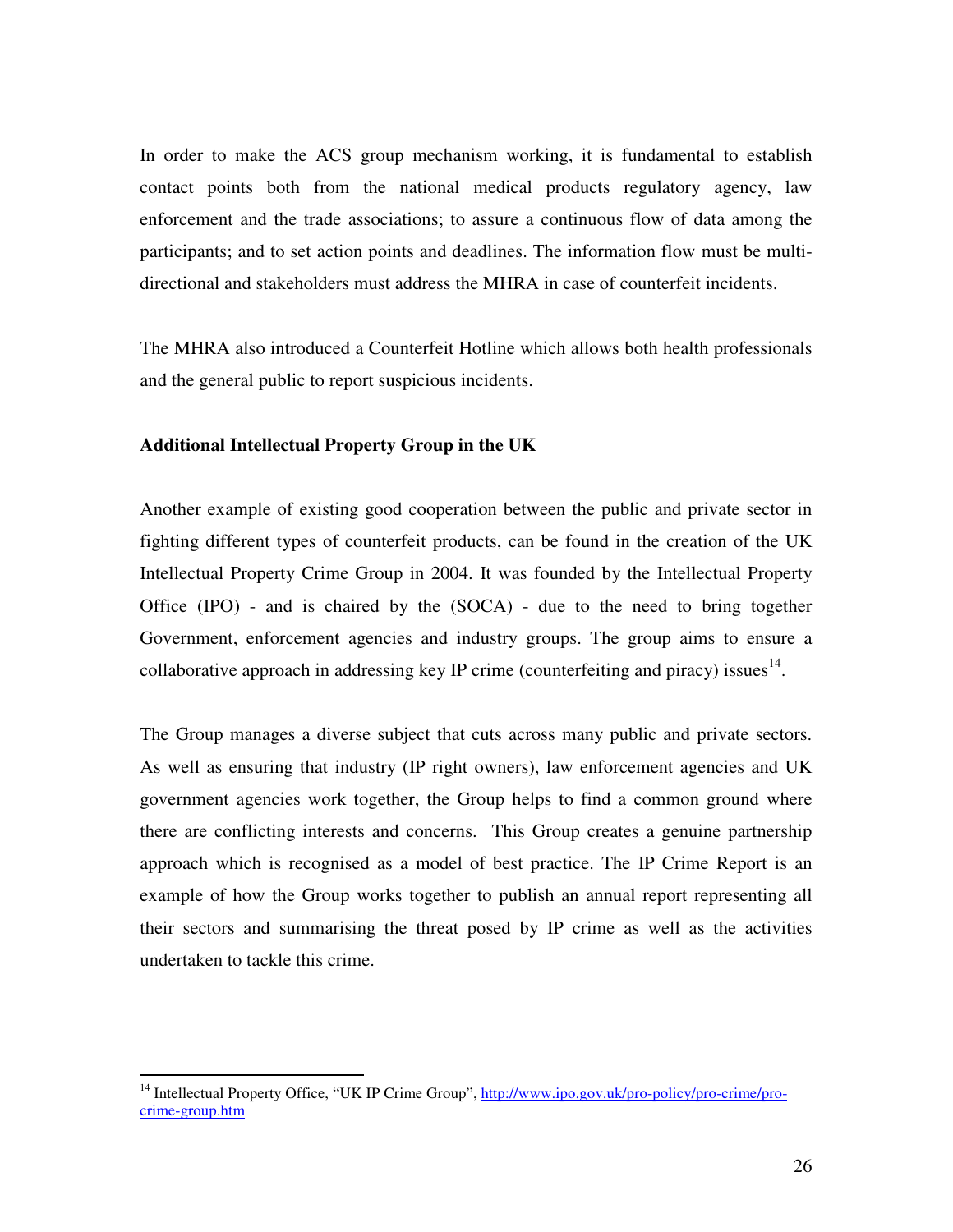The IP Crime Group meets 5 or 6 times every year, but in case of necessity an extraordinary session could be called.

### **3.3 Creation of the Good Communication Practice**

The analysis of the GCP models already existing that was performed by UNICRI during the observation phase of the pilot, showed that Governments need to follow a clear coordination approach when creating their strategy against counterfeit medicines.

While the reasons for the need of a multidisciplinary approach have been explained in the introduction to this report, the analysis of the existing models of cooperation added an important element to this framework. This element is the recognition that coordination among the different actors representing the various sectors of the multidisciplinary approach is fundamental to ensure effectiveness to the cooperation mechanism.

The observation phase of the pilot was fundamental to ensure that the draft GCP that UNICRI was creating could benefit from the experience of the other existing ACS groups, which were clearly positioning themselves as models to be analyzed and followed. It was for this reason that UNICRI decided to draft the GCP using a research and testing approach that could avail itself of the support of the relevant stakeholders in Italy and the United Kingdom, two countries which had already experienced the challenging work of setting up a public-private cooperation mechanism to better fight against counterfeit medicines.

By analyzing what the National Authorities of Italy and of the United Kingdom had achieved in the recent years, and especially how they achieved it, UNICRI was able to gather the maximum of information during the observation test of the pilot in view of closely cooperating with the National Authorities of Romania for the practical phase and the creation of the ACS group in this country.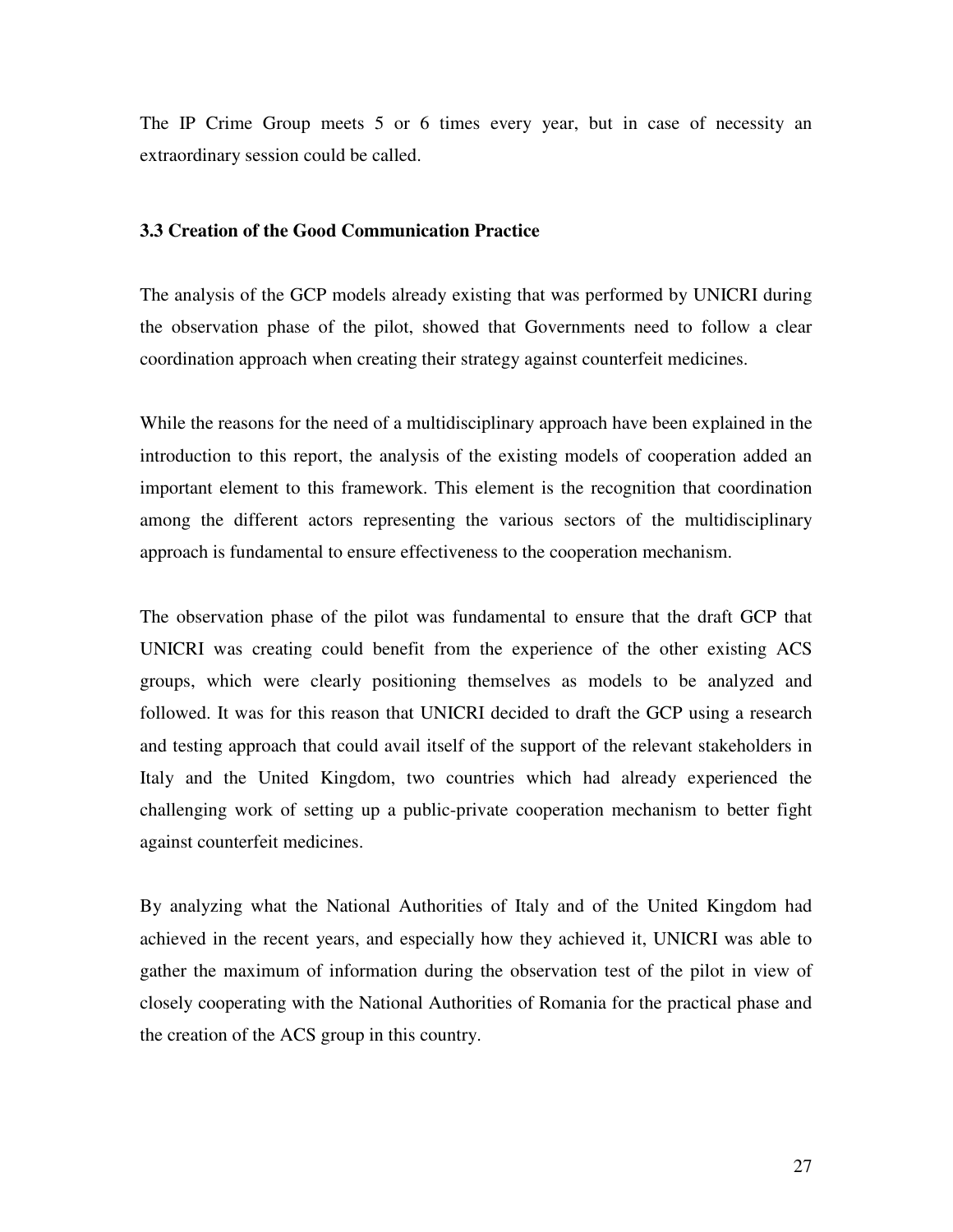During the observation phase, UNICRI focused its attention on specific elements of the mechanisms. This research phase of the pilot was aimed, in particular, at assessing how the cooperation mechanism had been created in practice in these countries and how it worked. The ultimate aim of this phase was the identification of specific good practices within the cooperation models that made possible the creation and running of the publicprivate cooperation scheme.

Preliminary studies conducted since the very beginning of the SAVEmed project, had allowed UNICRI to create a basic scheme, listing several factors that had to be taken into account or that had to be further researched for the preparation of the Good Comunication Practice. These elements allowed UNICRI to elaborate a first draft indicating the steps to be taken for the creation of the GCP that was submitted for inputs and approval of the involved experts during the first roundtable organized in Turin in March 2012. During the first ten months of activity, and especially in the period between the first and second roundtables organized in Turin (March – November 2012), UNICRI was very attentive in ensuring that this draft was a veritable living document, since it had to be adapted to the results of the observation phase that was being conducted during the pilot in both Italy and the United Kingdom.

The elements that were contained in the draft of the GCP set the basis for UNICRI's work with regards to both the observation and practical phases. The specifications to these elements had to be taken from the practical experience that UNICRI was gathering thanks to the observation phase and, once defined in accordance with the National Authorities of Romania, allowed for the possibility to base the practical phase of the pilot on solid and tested grounds.

Three main areas of interest were identified in the draft GCP and the observation phase had to provide UNICRI with information to better specify these areas and transform them into a strategy aimed at practically creating the ACS group in Romania. The first area of interest was aimed at analyzing the way in which the two models had been established, in view of identifying a path that could be followed also in the case of Romania. Specific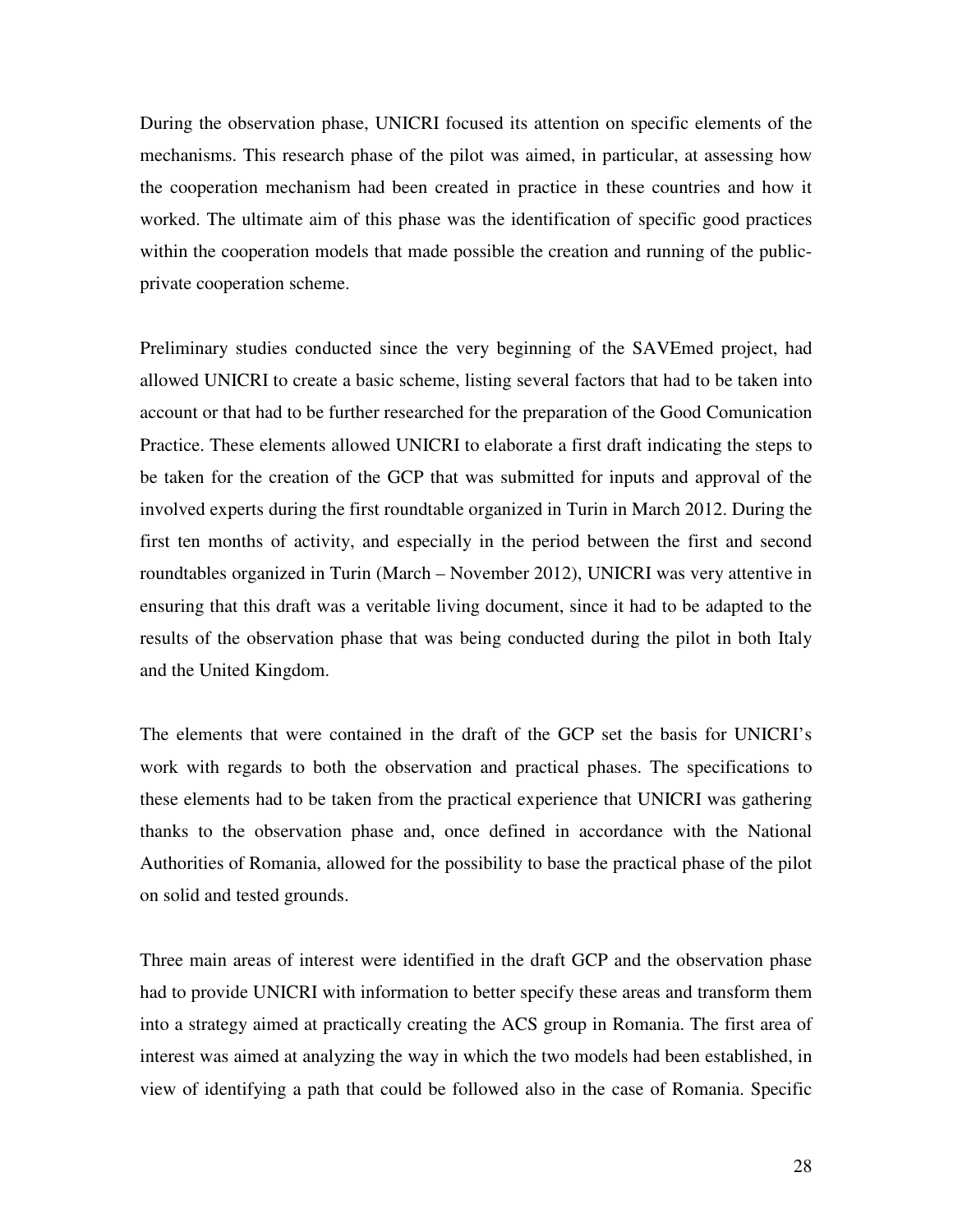elements to be discussed were: the motivations at the basis of the cooperation mechanisms' creation, the stakeholder(s) that promoted the mechanism, and if a legal background had mandated its creation.

The analysis of both the Italian and UK experiences allowed UNICRI to highlight how the systems were created in these two countries. The motivations at the basis of the ACS implementation are very clear and common in both Italy and the UK: the need to pass from a reactive to a proactive strategy in order to fight counterfeit medicines, increasing the effectiveness of the anti-counterfeit medicines strategy. The Italian example differs from the UK one. The Italian ACS was primarily created among public stakeholders and then, in a later stage, enlarged to private industries' participation. The group set up by AIFA progressively extended its composition, first by allowing an increased number of public administration to participate and finally (also in view of its role as SPOC) to the private sector. On the other hand, the MHRA immediately tried to bring at the same table public and private stakeholders. In this regard, the MHRA found in PSI a very important player, since this private association allowed the UK DRA to rely on one single contact that was able to channel the information from the MHRA to the private industries it represented and from the private industries to the MHRA. Apart from this, the need to improve and increase communication and cooperation among different actors was common to both experiences, confirming that what UNICRI was proposing was an important step to enhance the fight against counterfeit medicines. Both experiences also relied on the fact that an increased cooperation was mutually beneficial for both the public and private sector.

In both cases there was no legal requirement from the Government to set up such a cooperation scheme. However, while in the UK there is no legal platform regulating the system and the stakeholders to be involved in the ACS were progressively identified and invited to the group by the MHRA, in Italy AIFA set up some regulations during the years. While also in Italy activities started in an informal manner and were regulated mainly on the basis of soft law indications, in 2007 AIFA formally established the working group on counterfeit medicines and in 2008 a new AIFA Act enlarged the board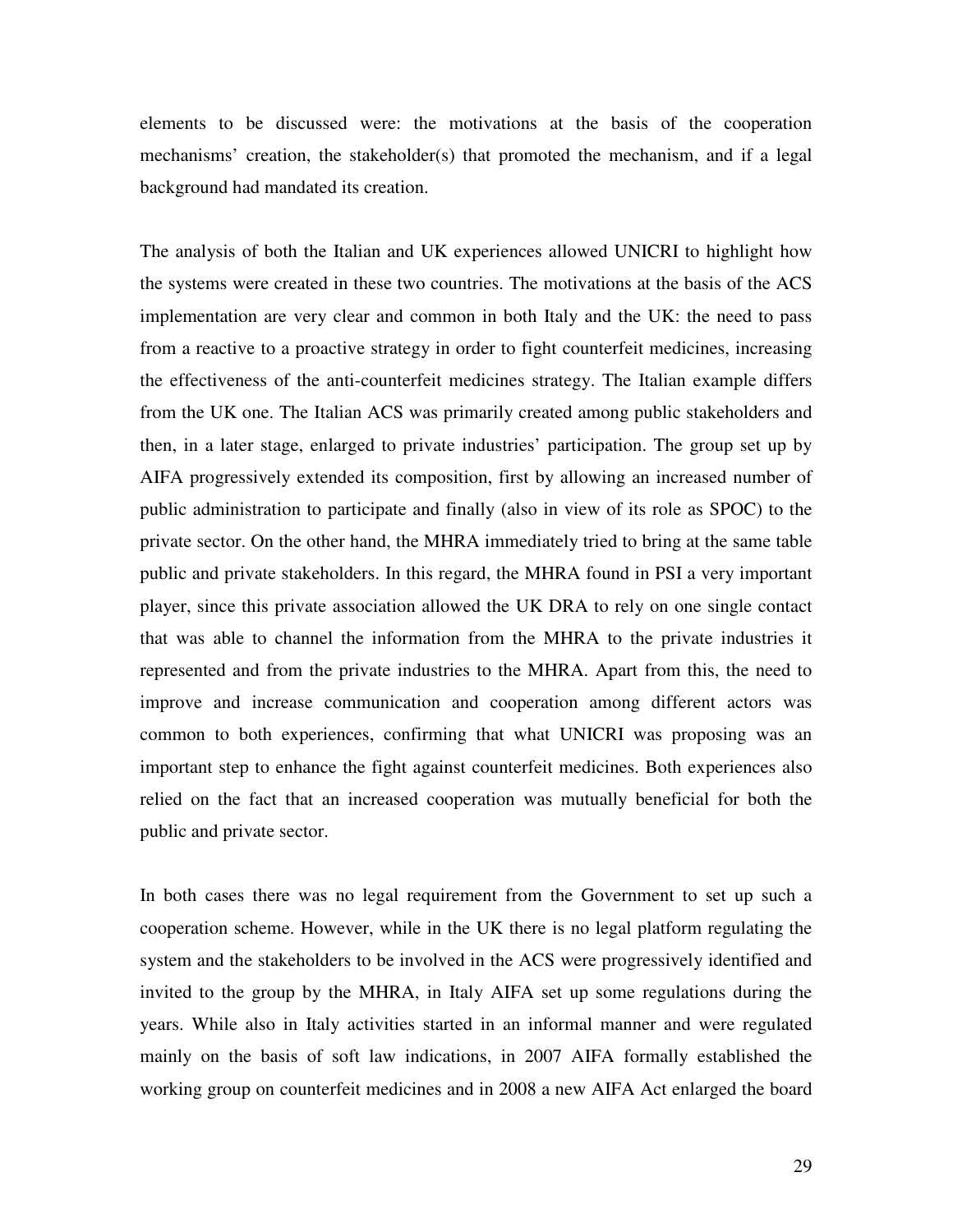of the taskforce to other participants and changed the name of the group into IMPACT Italia. Furthermore, AIFA signed two Memoranda of Understanding with other Institutions in Italy to ensure the effectiveness of the ACS group's work.

It is interesting to highlight that, in both the Italian and UK cases, the creation of the cooperation mechanism was an evolution of the respective anti-counterfeiting strategies, which progressively understood the important role that the private sector could play to step up the effectiveness of their anti-counterfeiting actions. Furthermore, in both cases the initiative for the establishment of such cooperation came from the DRA, who started acting as promoter and coordinator of its respective group.

The second area of interest was aimed at gathering information concerning how the mechanisms worked in practice, with specific reference to information as: which National Authorities and which representatives of the private sector were involved, if respective roles and responsibilities were identified, and if a chart or statute of the group indicating its tasks was created.

To summarize: in Italy, the following stakeholders take part in the ACS: AIFA, the Italian official medicines control laboratory, the Carabinieri NAS, the Italian Customs Agency, the Ministry of Health, the Anti-Counterfeiting Directorate of the Ministry for Economic Development, associations of pharmaceutical manufacturers (Farmindustria, Assogenerici), pharmacists (Federfarma), associations of generics' producers and of parallel importers.

In the UK, the Anti-Counterfeiting Stakeholders group includes, apart from the MHRA: the UK Border Force (UKBF), HM Revenue and Customs (HMRC), Police, the General Pharmaceutical Council (GPhC), trade associations for manufacturers (ABPI), wholesalers (BAPW), parallel traders (BAEPD), generics manufacturers (BGMA) and the Pharmaceutical Security Institute (PSI).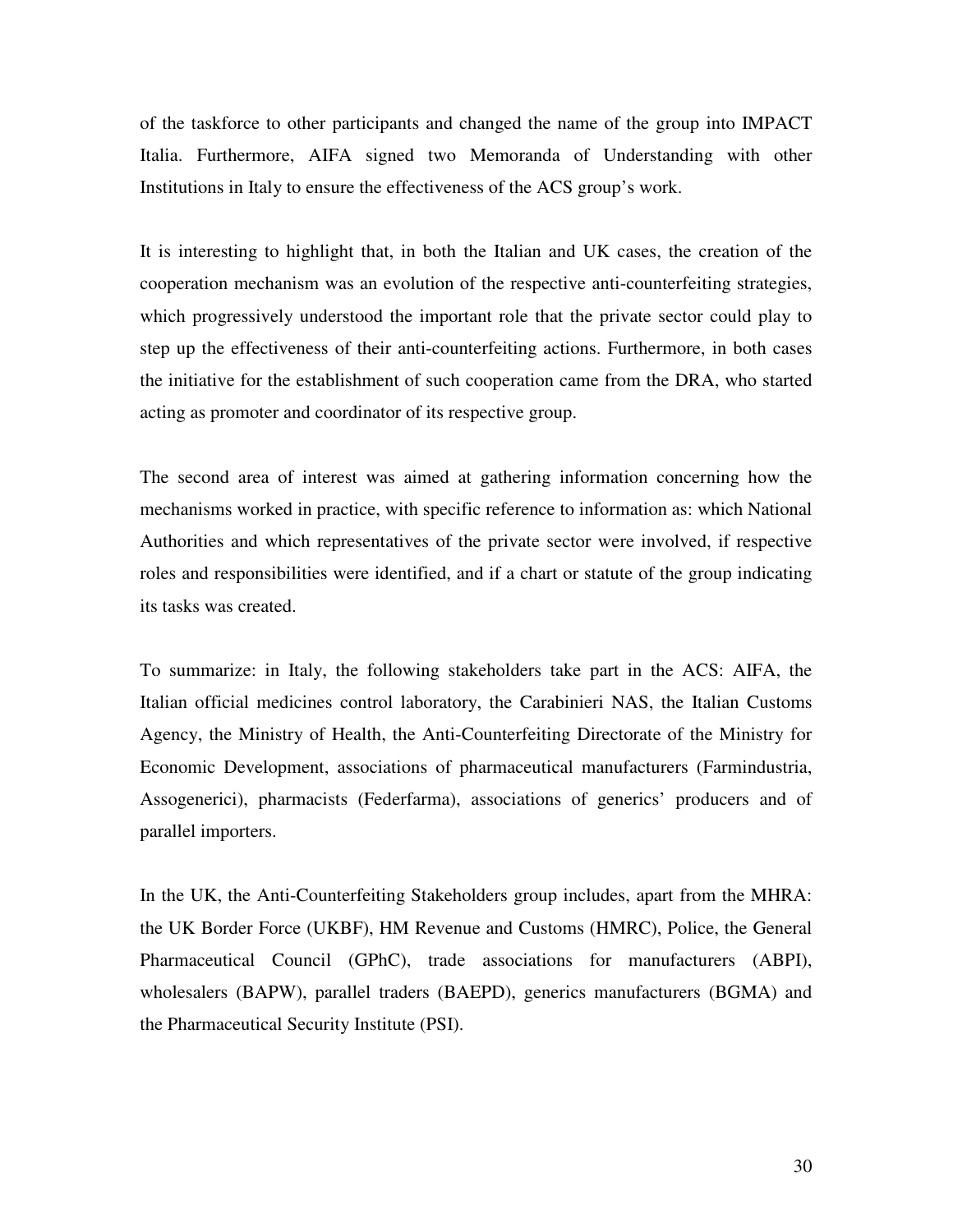For what concerns the tasks of the ACS, in the case of Italy, and even if no real chart or statute was established, an AIFA regulation officially establishing the working group indicated also its tasks. In the case of the United Kingdom, a progressive informal mechanism was created among the public and private sector without an official document at its core. Furthermore, both cooperation systems do not officially indicate the members' roles and responsibility. In the case of Italy, the only element in this regard is contained in the already mentioned AIFA regulation and establishes the coordinating role of AIFA with respect to the working group. In the UK, the MHRA has the same role but this is not established in any document. It was the very same creation process of the ACS – being born from the MHRA initiative - and its progressive evolution that made very clear the MHRA prominent role.

The third area of interest for the creation of the GCP was the practical functioning of the ACS, covering aspects ranging from the number of regular meetings per year to how the information was flowing among the group.

Both the UK and Italian working groups have regular meetings twice a year. However, in the case of Italy the AIFA regulation establishes also a secretariat of the working group. The latter has the specific task of identifying the operational modalities of the ACS and meets every two months.

The most important element to be analyzed in this area of interest was the nature and circulation of information among the ACS participants. Both cooperation mechanisms showed a certain degree of flexibility in this regard. In Italy, in particular, AIFA acts as collector of warning signals coming from different sources (both from other ACS members or external, even anonymous ones). It then elaborates the signals and asks the support of other ACS members in order to obtain more information and coordinate the response to the problem. In order to render the flow of information more effective, each ACS member has established a single point of contact responsible for this task. As we have seen in the part dedicated to the Italian cooperation scheme, the private sector is fully inserted into this mechanism but, given the expertise developed by AIFA, its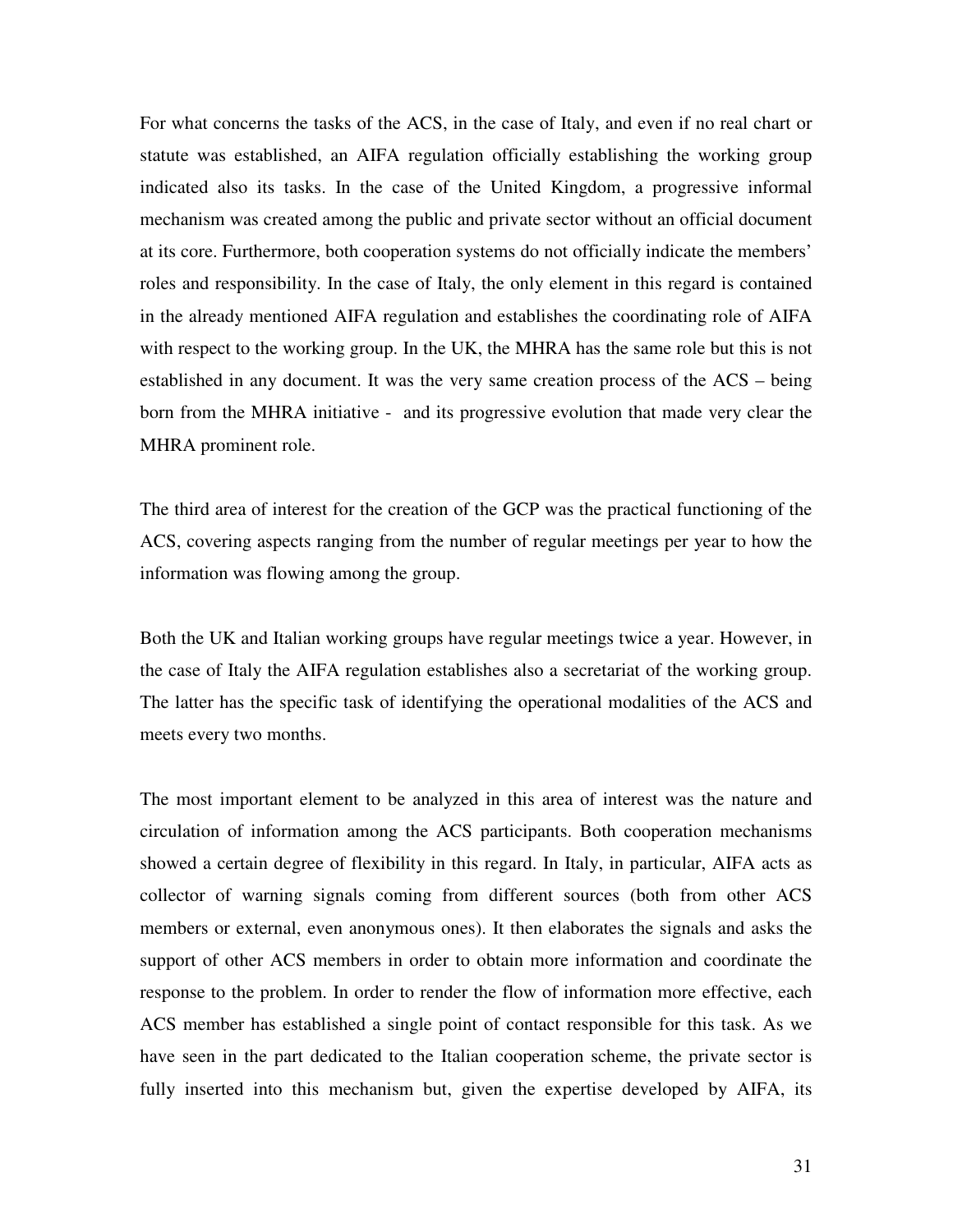presence is not required in every case. The system has a strong and effective reactive component (as demonstrated by the *sorbitolo* case previously described) but it also progressively implemented proactive elements. Even if the flow of information is bidirectional, restrictions apply in case of confidential or sensitive information and it is the role of the ACS coordinator to judge, on a case by case basis, what type of information can be shared with which ACS member.

Similar considerations apply also to the UK ACS coordinated by the MHRA. Also in this case each member of the working group established a single point of contact responsible to ensure maximum and fast information flow. Intelligence and information is shared among the ACS members during the regular meetings as a proactive way of addressing the counterfeit medicines problem and the private sector (mainly through PSI) is called to contribute in case of need. The reactive element is also present and, in this case, MHRA takes the lead and coordinates the information gathering and the investigation. The private sector can also be called to contribute in this case. A specificity of the UK system is that the MHRA has direct investigation powers and can consequently initiate and lead investigations on counterfeit medicines incidents. In this case, once the private sector passes the MHRA information which is relevant to a case, this information enters the MHRA's exclusive competence and it is up to the Agency to decide if, and to which extent, informing the private sector of the investigation's development.

Both the Italian and UK ACS implemented specific activities among the group members aimed at analyzing the problem of counterfeit medicines, react to incidents and prevent illicit activities. The UK ACS, for instance, created a Watchlist of 'high risk' medicines that was developed on the basis of the stakeholders' information and that is reviewed every six months and shared with the ACS group. In Italy, IMPACT Italia created a "confidential" database containing brands of authorized medicines developed in cooperation with the private sector. The database is accessible to investigators in charge of making the preliminary controls on suspicious packages. IMPACT Italia also created a web interface in its website aimed at allowing users the possibility to communicate warning signals to the ACS coordinator.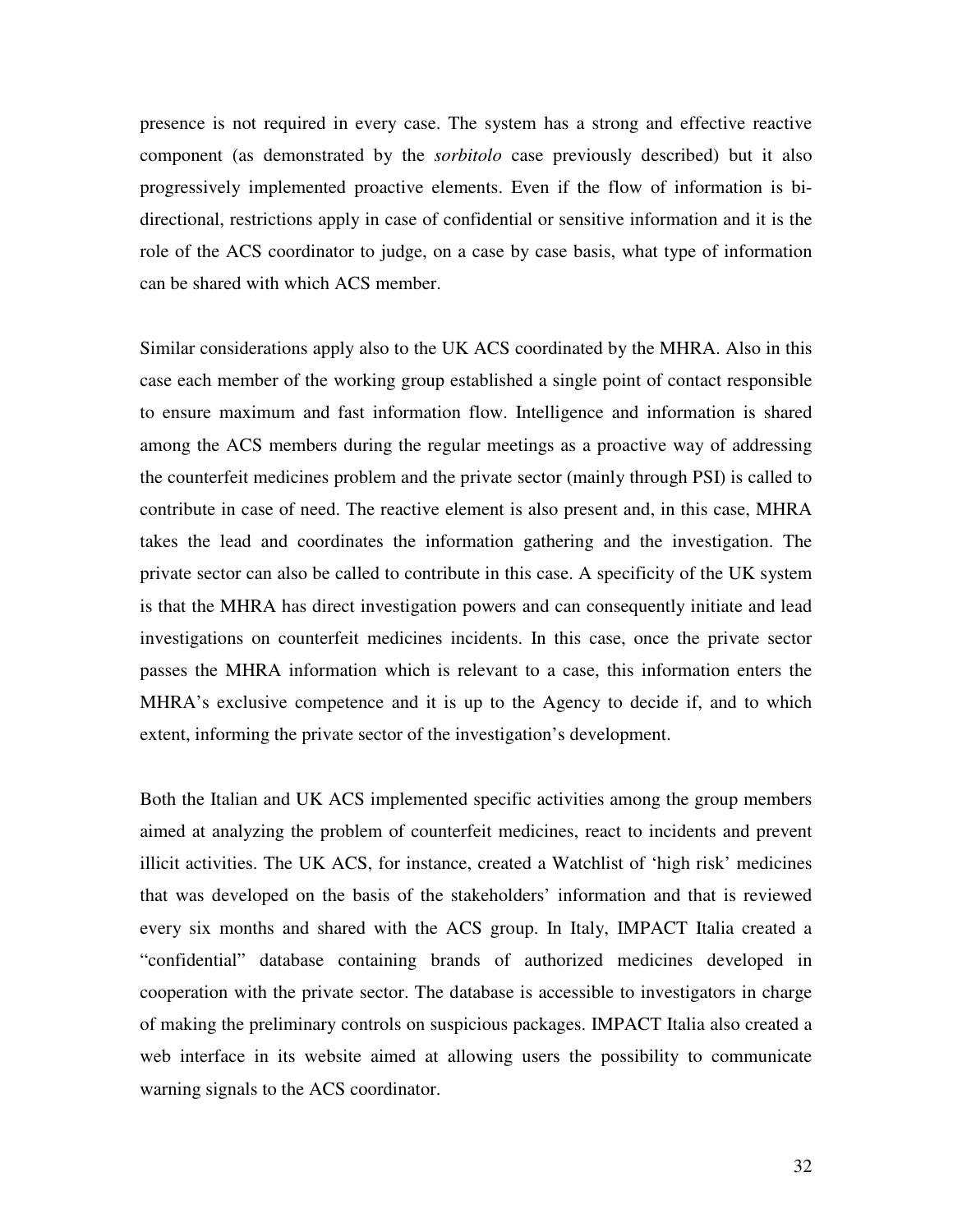#### **3.4 Practical test of the Good Communication Practice in Romania**

The identified good practices in Italy and in the United Kingdom formed the analytical basis upon which the test phase was performed in Romania.

Since both Italy and Romania are civil law countries, the Romanian National Authorities decided to follow mainly the Italian approach, mixing the creation of an informal cooperation network with MoUs between the participating Governmental Agencies. This approach was formally decided and approved during the second roundtable that was organized in Turin in November 2012.

In order to facilitate the Romanian Authorities´ activities, soon after the first roundtable held in Turin in March 2012, UNICRI sent them a description in English of the functioning of both the UK and Italian cooperation mechanisms. Furthermore, the MoUs created by the Italian National Authorities linking AIFA to the other participants of the ACS group, were translated into English and sent to the Romanian Authorities.

The creation of an ACS group dedicated to the fight against counterfeit medicines in Romania was also facilitated by the fact that a similar group was already in place. It is the IPR working group, which is focused on the fight against counterfeit products in general and that brings together representatives of both the public and private sector. Reference to an already existing cooperation mechanism in the country, created the possibility to refer also to an already existing national model which was headed by the Romanian Public Ministry. This National Administration was already cooperating with UNICRI in the SAVEmed project, creating a link and a continuity of action between the existing cooperation mechanism and the one dedicated to counterfeit medicines that was in the process of being created during the project.

One of the crucial elements was the identification of a focal point within the participating National Administration which could guide the process and become the reference point for the functioning of the ACS. During the second roundtable in Turin, a considerable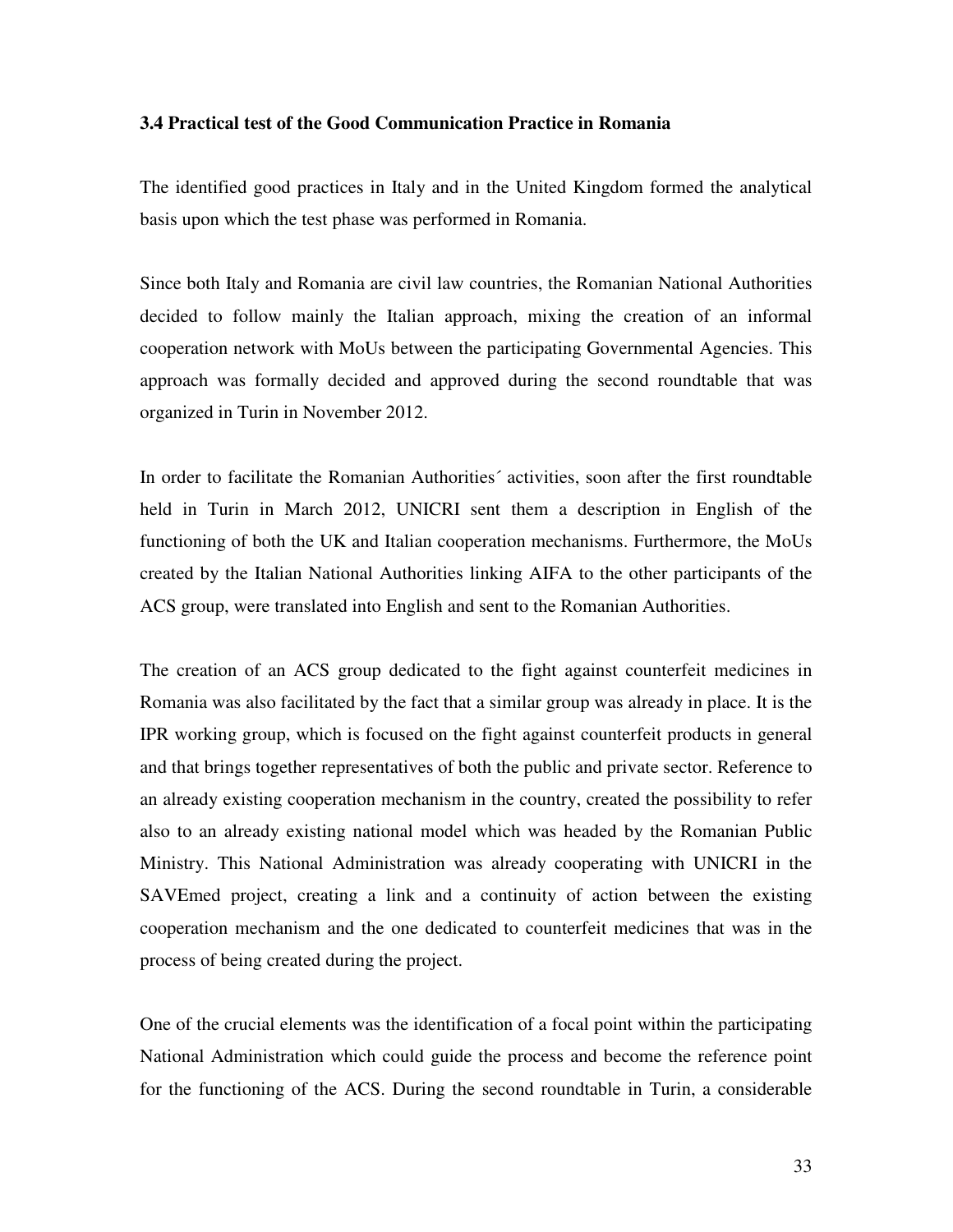part of the discussion focused on this element. Given the proactive role played so far by the Romanian Public Ministry, and also considering that the already existing IPR working group is headed by the same National Authority, this Administration was identified as the leader of the project in Romania. Thus, the configuration of the ACS group in this country marks a first significant difference with regards to the Italian and UK models, where the ACS groups are in both cases headed by the respective National Drug Regulatory Authority. However, and considering both the proactive role that the Romanian Public Ministry had throughout the entire duration of the SAVEmed project and that this National Authority already leads the existing IPR Working Group, this approach was welcomed and opens for the possibility of a cooperation mechanisms which will be developed in a slightly different way from the others.

Following this phase, the Romanian Public Ministry produced noticeable efforts in ensuring the involvement of several National Administrations in the ACS working group. Some of them had already agreed to participate in the project since they were involved during both the roundtables that UNICRI organized in Turin. This was the case, for instance, of the Romanian Police and the Romania National Drug Regulatory Agency. The private sector had already agreed to participate during both roundtable thanks to the participation and commitment of the National Association of Pharmaceutical Producers.

The Public Ministry engaged in several talks with other National Administrations that had not participated in the roundtables but that, thanks to the experience gathered during the organization and heading of the IPR Working Group, were deemed important for the proper functioning and effectiveness of the ACS group.

Results probably exceeded expectations in this regard, thanks to the excellent work of the Romanian Public Ministry and the support of the Romanian Police and the National Medicines Agency. On 31 May 2013, the Public Ministry organized a high level meeting on the cooperation mechanism to be created within the framework of the SAVEmed project. Apart from the Public Ministry, the following National Administrations participated: the General Inspectorate of the Romanian Police, the General Inspectorate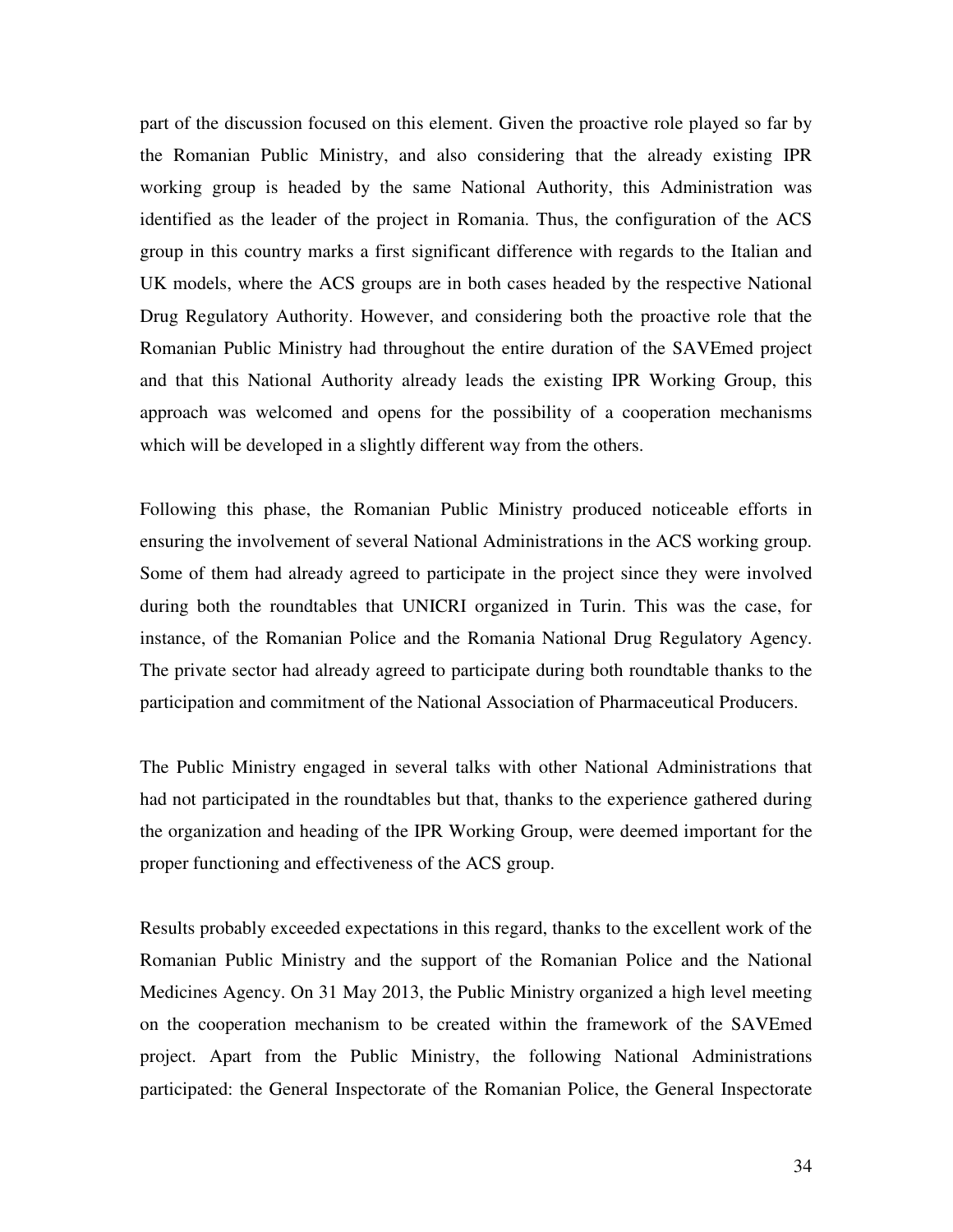of Border Police, the National Customs Authority, the National Medicines Agency, and the Romanian Intelligence Service. During this meeting, the Public Ministry agreed with the other National Administrations on a way forward leading to the establishment of a national cooperation mechanism against counterfeit medicines, putting into practice what was discussed and presented during the SAVEmed project.

From the formal point of view, and with respect to the UK and Italian models, the Romanian cooperation mechanism presents a more formal element. In this regard, the meeting of 31 May 2013 established that a general protocol establishing the working group had to be created by the Public Ministry and then signed by all the other participating National Authorities. After this step, and in order to establish a clear cooperation under the leading role of the Public Ministry, the latter needed to create and sign a single MoU with each other involved National Administration. This practice was identified to guarantee the proper functioning of the anti-counterfeit medicines working group. After this phase, the group's participation would be enlarged to the representatives of the private sector with a separate act. During the same meeting, and following the successful experience of the SPOC system, it was agreed that every National Administration participating in the working group will have to indentify a single point of contact to facilitate the flow of information among participants. Furthermore, a dedicated webpage with restricted access will have to be created, protected by a username/password access.

During a mission that UNICRI organized in June 2013 to support the Public Ministry action in this regard, it was immediately clear that the work done by the Romanian National Authorities was excellent, especially considering the number and relevance of the National Administrations that were involved in the cooperation mechanism.

The Romanian anti-counterfeiting stakeholders´ group was officially launched on 18 March 2014, during a presentation event that UNICRI organized in Bucharest for this purpose. The following Ministries and National Administrations take part in the working group: the Public Ministry, the Internal Affairs Ministry, the National Tax Administration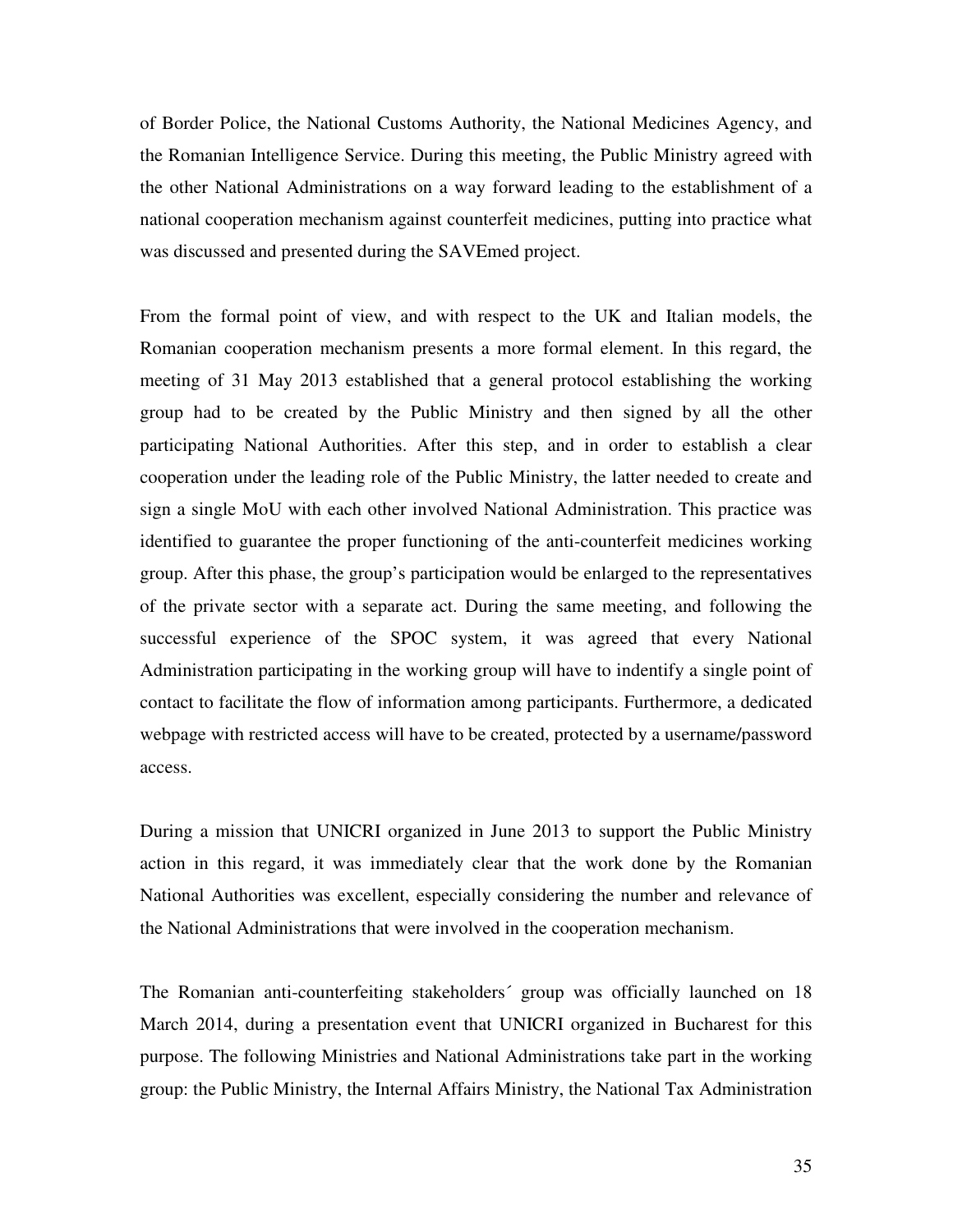Agency, the National Medicines and Medical Devices Agency, the Romanian Intelligence Service, the National Veterinary and Sanitary Authority for Food Safety, the Romanian Association of International Medicines Manufacturers, the Romanian Generic Medicines Manufacturers Association.

# **4. GUIDELINES**

The results obtained during the research and pilot phases allowed UNICRI to outline a series of recommendations and lessons learned to be used as a guidelines and reference points supporting those countries that want to create a communication mechanism on counterfeit medicines involving both public and private stakeholders.

Before presenting the guidelines, it has to be noted that, apart from the practical realization of any formal element that may be necessary for the establishment of a cooperation mechanism between different stakeholders, the most noticeable component is the importance to properly channel the crucial importance of cooperation among participants. In this regards it is important that the involved stakeholders do not perceive the institution of a cooperation mechanism as a new burden to their work. On the contrary, they have to be convinced of the beneficial effects that such a mechanism may have for the fight against counterfeit medicines and for improving the effectiveness of their work. In this regards, building trust among participants is of paramount importance, especially when it comes to the involvement of the private sector. Trust will allow the members of the cooperation mechanism to rely on its established relations and communication methods, being sure that every counterpart is sharing the same goal and same objective.

Considering the above, the guidelines will assume the form of practical suggestions that may guide stakeholders in this process, giving particular consideration not only to the formal establishment of the group but also to its preparatory phase.

# **4.1 Preparatory phase**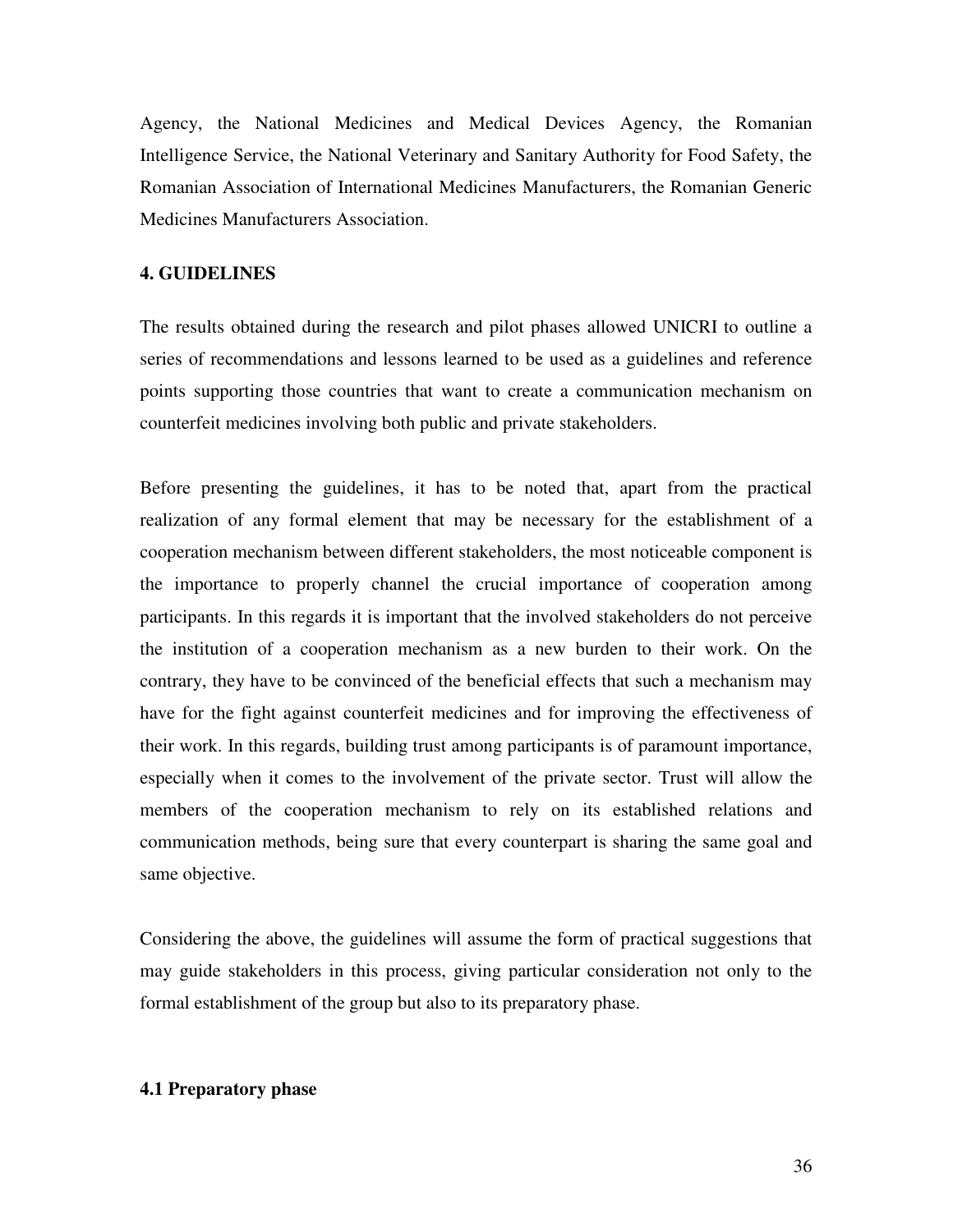#### • **Assess the current situation in the country regarding counterfeit medicines**

This phase should be aimed at collecting information on the existence of the problem in the country. This element will help in presenting the actual country´s situation to the other National Authorities and stakeholders to be involved in the good cooperation mechanism. It is fundamental that the information collected allow for presenting the importance of the establishment of such a cooperation mechanism in a way that is clear to the other stakeholders, showing the presence of the phenomenon in the country.

#### • **Prepare a needs assessment**

This phase should complement the previous one by identifying and presenting the gaps that exist at the national level regarding the response put in place by National Administrations against counterfeit medicines. Lack of cooperation and barriers in the communication flow among stakeholders, if any, should be particularly highlighted, since it is on these aspects that the good communication mechanism can have the most beneficial results. The important contribution that can be brought by the private sector should also be highlighted in this phase.

### • **Identify the other stakeholders to be involved and establish contact points**

The results of this phase depend very much from the internal administrative structure of each different country. The stakeholder or National Agency which is trying to create the good cooperation mechanism should identify which are the other National Administrations and stakeholders to be involved. Once this part is successfully carried out, it will be important to identify the key people to be contacted and involved within each single National Administration/stakeholder. Openness to discussion and motivation to fight counterfeit medicines should be taken into consideration when identifying the key people to involve.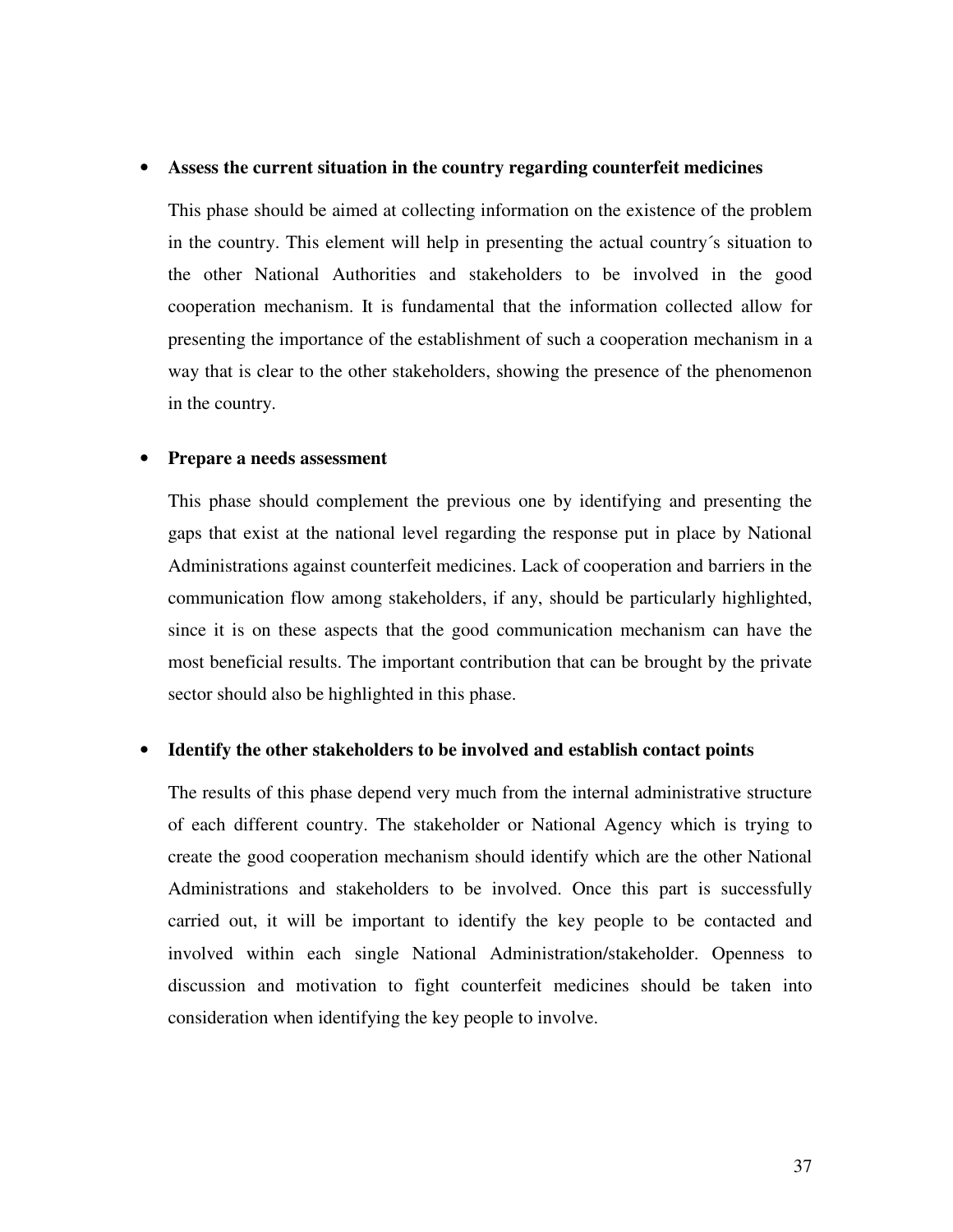#### • **Involve them in the process since the very beginning**

It is extremely important that the identified National Administrations and stakeholders are part of the process since the very beginning. This will give them a sense of ownership of the action which will be shared by all participants. The decision to create a good communication mechanism has to be the result of a dialogue and sharing of ideas and approaches between all the people involved at this stage of the process. The impression that one National Administration is deciding what to do and is imposing the decision to the others must be avoided. This is a common strategy, and stakeholders must implement together.

# • **Organize one or more meetings to discuss the problem of counterfeit medicines and present the elaborated needs assessment**

The organization of presentations and meetings is a fundamental element of the preparatory phase. The National Administration that is providing the input for the creation of the good communication mechanism will find extremely beneficial to sensitize the other identified participants, to organize roundtables and meetings for discussing the problem and begin the dialogue which may lead to the establishment of the good communication mechanism. Presenting the results of the country's needs assessment will support the start of the discussion and the search for potential solutions. The discussion will have to be guided and the importance of creating communication channels between stakeholders (or enhancing existing ones) will have to play a key role. There is no indication regarding the number of meetings, presentations or roundtables to be organized as this will greatly vary from country to country.

#### • **Make the discussion active and accept suggestion from the involved stakeholders**

It is important that during the discussion phase, all participants will have the possibility to express their ideas. Each participant should feel part of the process and know that his/her contribution has the possibility to influence the outcome of the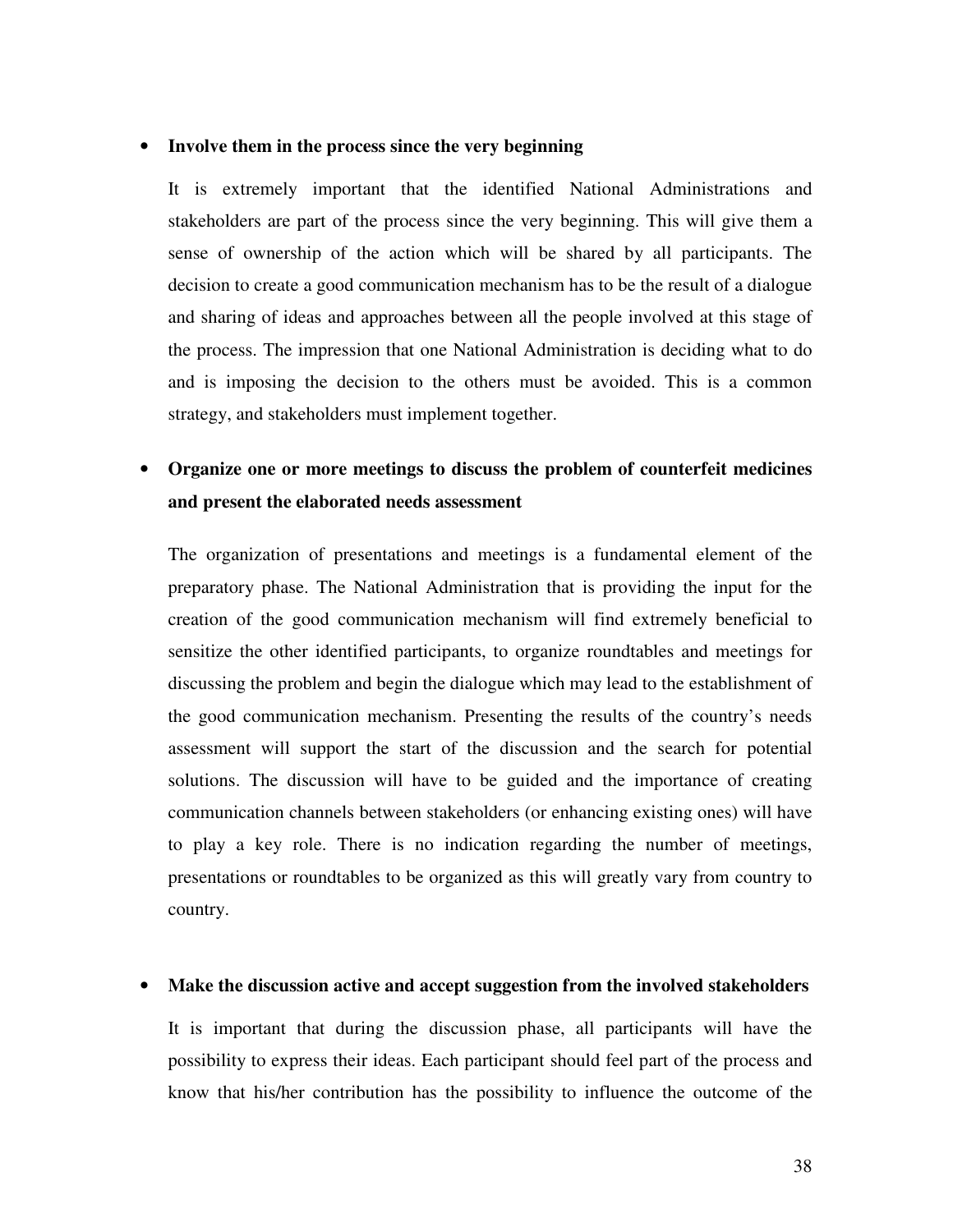process. National Administrations guiding the establishment of the good communication practice must be ready to modify their initial vision of the mechanism implementation, as this may be a key element in ensuring cooperation from all the stakeholders that have to be involved.

# • **Make reference to existing experiences and models, showing results obtained and the importance of establishing cooperation**

Experience drawn from other countries who managed to implement such cooperation mechanisms may support the discussion and the decision making phase, demonstrating that the establishment of cooperation mechanisms between various stakeholders is possible and successful. Internationally accepted baseline standards, as the SPOC system of the Council of Europe, are also a good starting point to show the effectiveness of rapid and consistent information flow.

### • **Involvement of the private sector**

As we extensively explained in this report, involving the private sector is a key element of the entire approach. National Administrations leading the creation of a good communication mechanism should identify the key people to involve as soon as possible. It is also highly advisable to refer to associations of pharmaceutical manufacturers since key people in these associations usually have the trust of manufacturers and may present them in the right way the establishment of such initiatives. They are also in a privileged position to support the group after its establishment and may act as reference points linking the private and public sector. It is up to the National Administrations to decide the moment in which to officially involve the private sector. Depending on the attitude of the various public and private stakeholders, this may happen in the preparatory phase or after the official launch of the group. This element should also be part of the initial discussion in order to ensure a result that is satisfactory for all the parties involved.

#### • **Agree on a common strategy and way forward**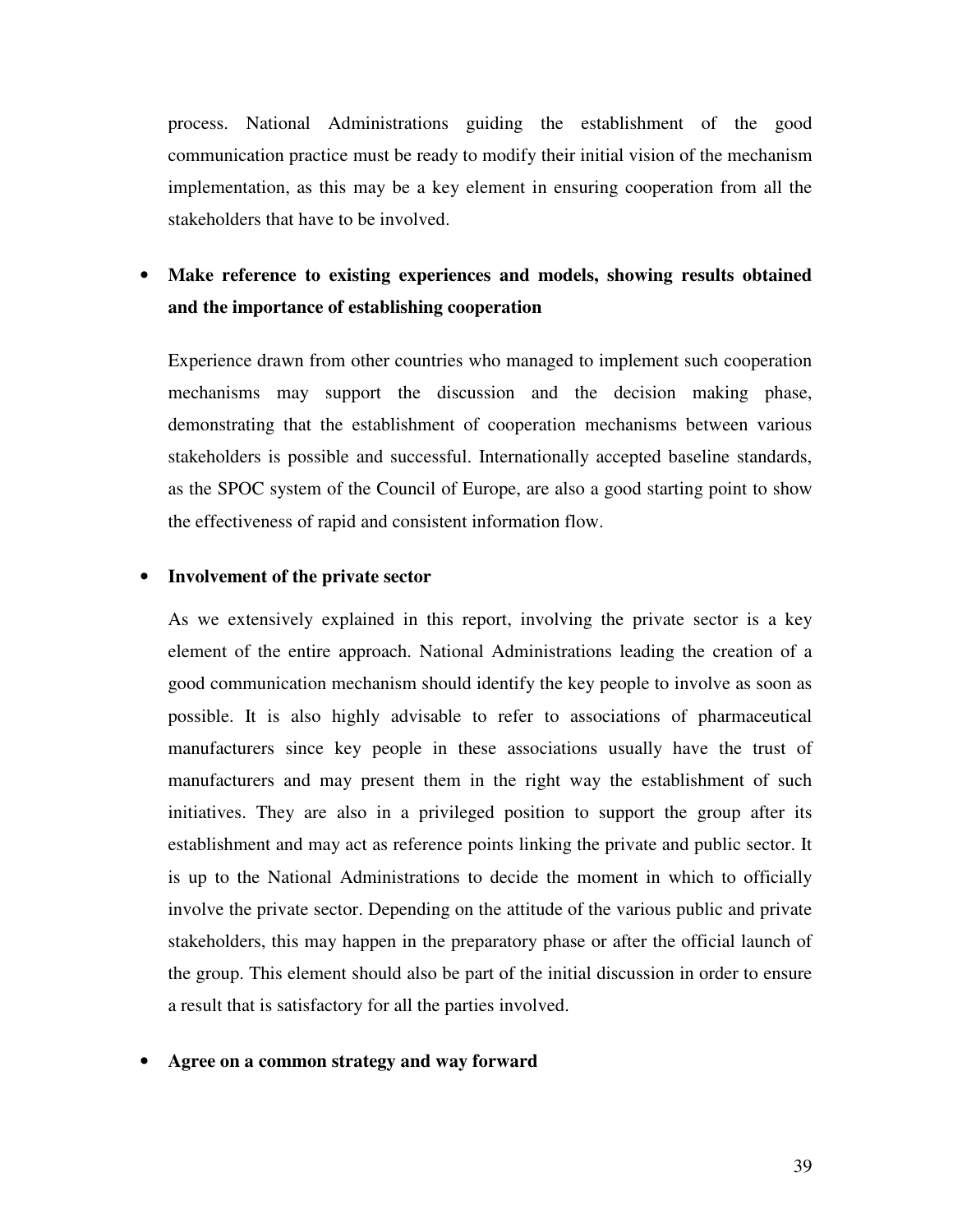The final result of the preliminary phase should be the creation of an agreed and shared strategy aimed at improving communications among public and private stakeholders involved in the fight against counterfeit medicines through the establishment of a dedicated good communication mechanism or an anticounterfeiting stakeholders´ group. The different steps to be performed by each participating stakeholder in this respect as well as a tentative implementation timeline should also be agreed among participants.

# • **Agree on the identification of a leading agency which will act as reference point guiding the process**

During the meetings/roundtables, the various stakeholders should agree and identify a leader of the project, which will guide the rest of the group throughout the preliminary and implementation phase. Even if in many cases the national DRA took the lead in this respect, there is no indication regarding which National Administration should be entitled to do it in principle. In the pilot application tested by the SAVEmed project in Romania, for instance, the Public Ministry took the lead and successfully created and launched the good cooperation mechanism.

### • **Build trust**

This is a fundamental element overarching the entire preliminary phase. The National Administration guiding the process should be able to build trust among all participants, not only towards its own lead but especially among participants themselves. The mechanism needs trust in order to work properly and it is probably the existence of this element that will decide if the efforts implemented so far by the leading National Administration will be successful or not.

# • **Evaluate if external support from another country or an International Organization may facilitate the creation of the mechanism**

This is an optional element of the preparatory process. In some cases, obtaining assistance from International Organizations or other countries that already created a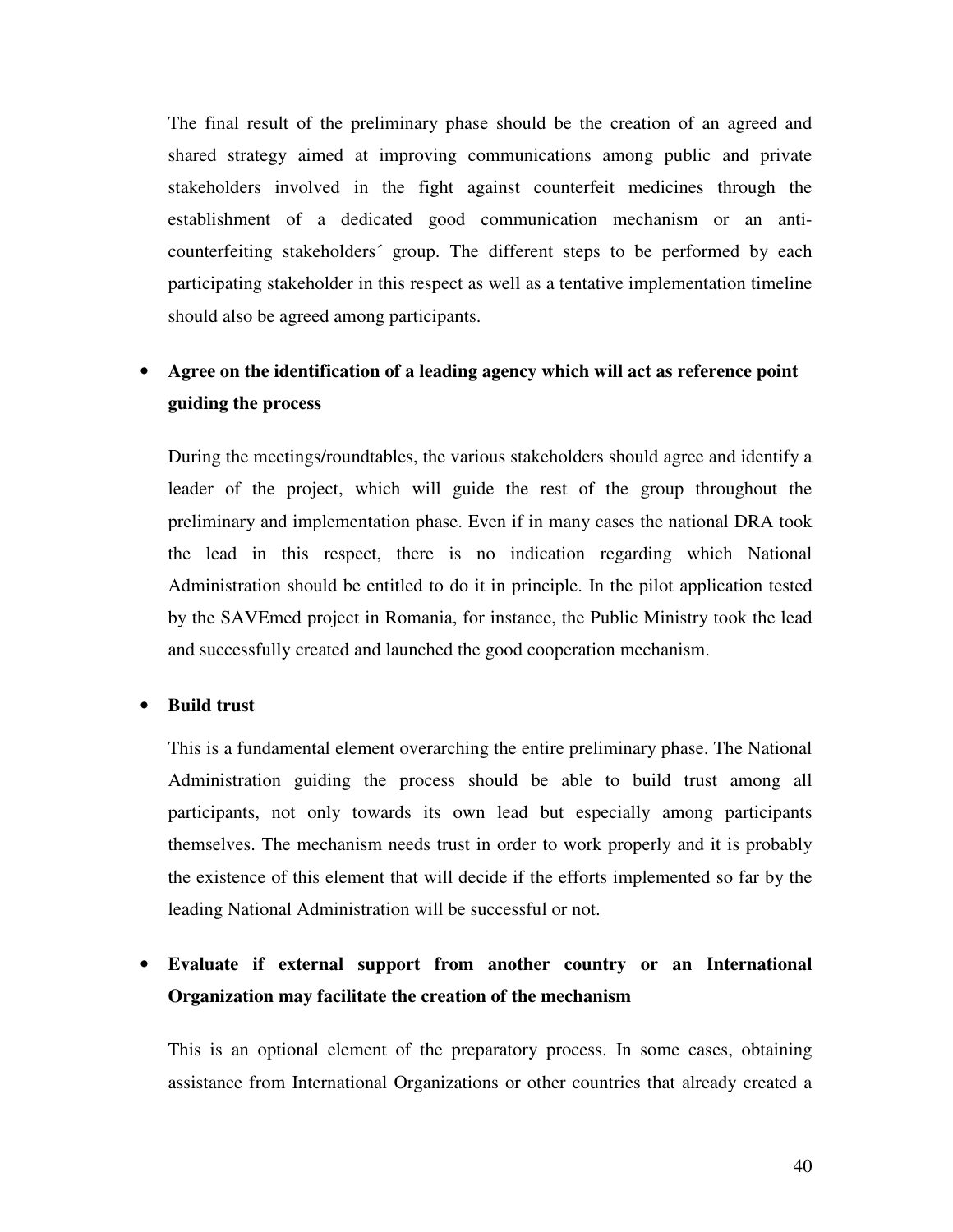good cooperation mechanism (or both) may be a good element to convince the other stakeholders of the need to create such a mechanism and on the concrete possibility to be successful in this regard.

### **4.2 Implementation phase**

# • **Evaluate the need of taking formal steps for the establishment of the cooperation mechanism**

According the specific legislative framework of each country, the leading National Agency will decide if formal steps are needed to set up the cooperation mechanism. A reference document of the group or a statute indicating the number of participants, roles and responsibilities, as well as other basic information will possibly be created at this stage, if needed. This is not a requirement, as the group may function very well without a formal element, as demonstrated by the case of the mechanism established in the UK by the MHRA

### • **Consider the need or importance of creating MoUs with the various participants**

This is another optional step. In the case of Italy and Romania, the establishment of MoUs with various participants facilitated the creation and functioning of the group. Such MoUs were not necessary in the case of the UK. Each country specific situation will have to be taken into consideration by the leading National Authority in this respect.

# • **Remember that flexibility could be one of your most powerful allies**

Very often, the solution to the points mentioned above will come with experience and after having evaluated how the mechanism may work in practice. Flexibility at the beginning of the mechanism implementation, especially for what concerns any decision regarding the need to create formal steps, could allow the mechanism to start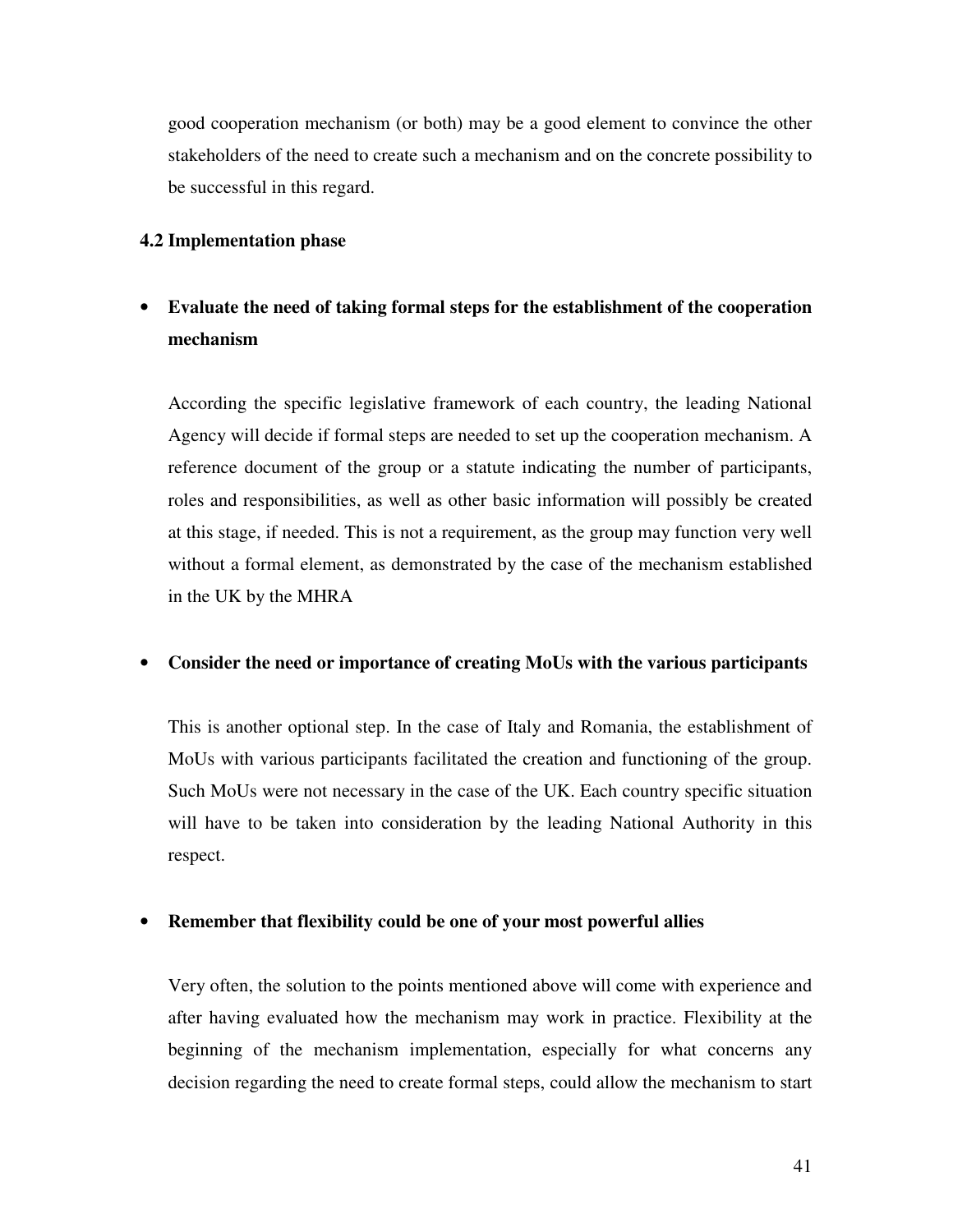its activities, leaving the decision regarding the formal framework that will have to be used for a later stage.

# • **Establish single points of contact within the various stakeholders involved**

This is one of the most important elements to ensure the correct flow of information. A single person should possibly be in charge for ensuring the communication flow in each participating stakeholders and one email address should be dedicated to this purpose.

# • **Ensure that the mechanism provides for regular meetings of the group and for the possibility to call a meeting in case of urgency**

This element ensures that the cooperation mechanism is ¨kept alive¨ and that participants feel part of it. Both in the case of Italy and the UK, the cooperation mechanism has regular meetings (called twice a year). They also provide to call a meeting in case of urgency. These elements should be an integral part of the cooperation mechanism to be created also in other countries.

# • **Establish a leader of the group**

The leader could be the same National Agency who took the lead during the preparatory phase and provided inputs for the establishment of the mechanism. However, participants may agree and choose a different group leader. Its functions should at least include the organization of the regular meetings, the overview of the information flow, and the general overview of the mechanism functioning.

### • **Define clear rules for the flowing of information among participants**

Deciding which kind of information is shared among the group is extremely important in order to ensure that all participants are confident with how the cooperation mechanism works. From the practical point of view, and especially for what concerns the relations linking public stakeholders with the private sector, the